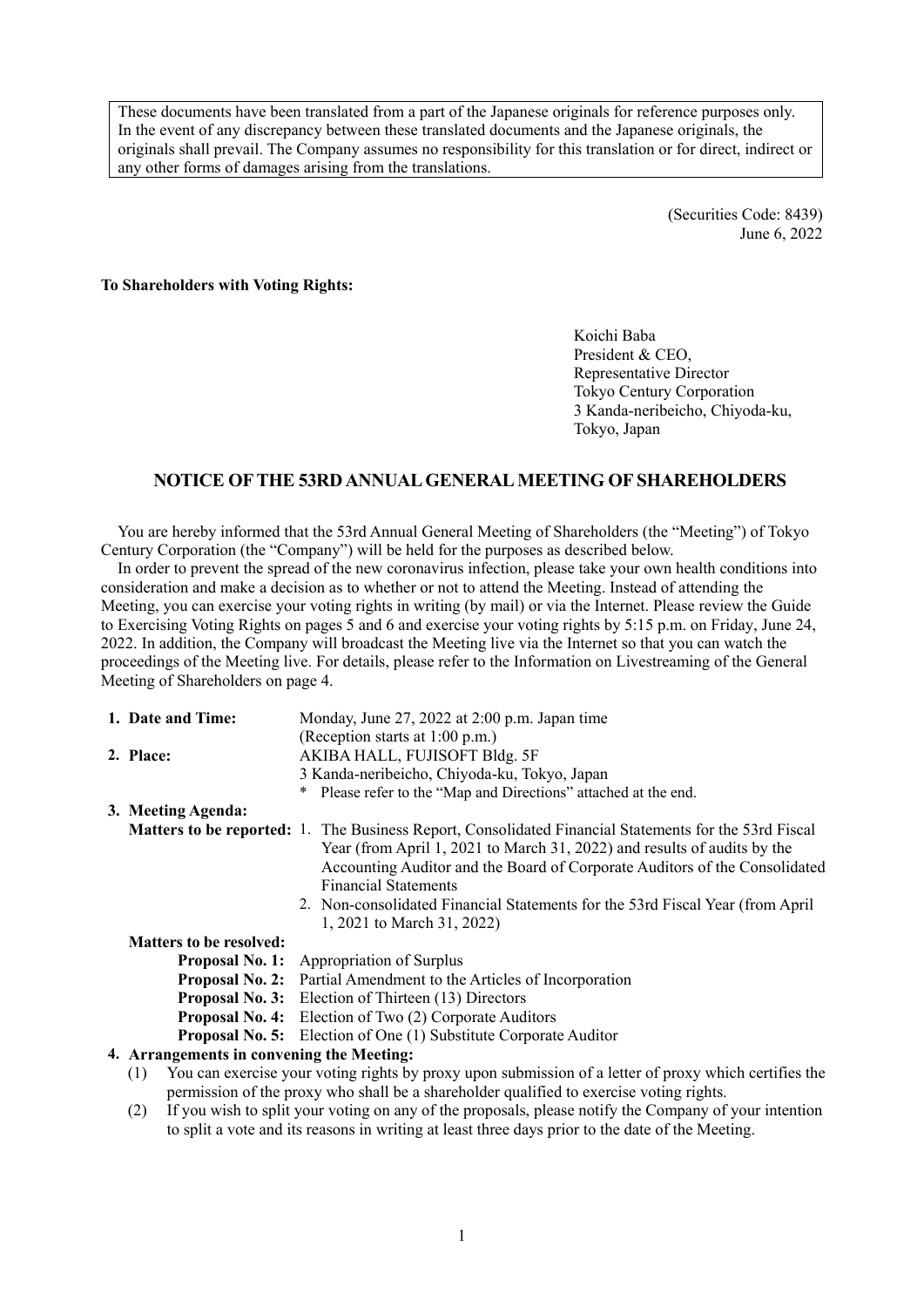#### Notes:

- Regarding documents which shall be disclosed in this notice of convocation of the Meeting, in accordance with laws and regulations as well as Article 15 of the Articles of Incorporation of the Company, "Matters concerning stock acquisition rights, etc. of the Company," "Matters concerning the accounting auditor," "System for ensuring appropriateness of operations," "Consolidated Statements of Changes in Shareholders' Equity and Notes to Consolidated Financial Statements" and "Statements of Changes in Shareholders' Equity and Notes to Non-consolidated Financial Statements" are not included in the documents attached to this notice of convocation of the Meeting as they are posted on the Company's website.
- If any necessary revisions are made to the Reference Documents for the General Meeting of Shareholders, Business Report, Consolidated Financial Statements, and Non-consolidated Financial Statements, they will be posted on the Company's website (https://www.tokyocentury.co.jp).

#### **<Request for cooperation in preventing the spread of the new coronavirus infection>**  -If you attend the Meeting in person, please cooperate with measures to prevent the spread of infection such as wearing a mask, alcohol hand disinfection, and a body temperature check before entering the venue. In addition, please note that the proceedings of the Meeting will be shortened compared to those in usual years.

-The Company may change the contents of the Meeting depending on the situation of the infection spread or announcements by the government before the Meeting. Therefore, please check the information updated on our website on the Internet.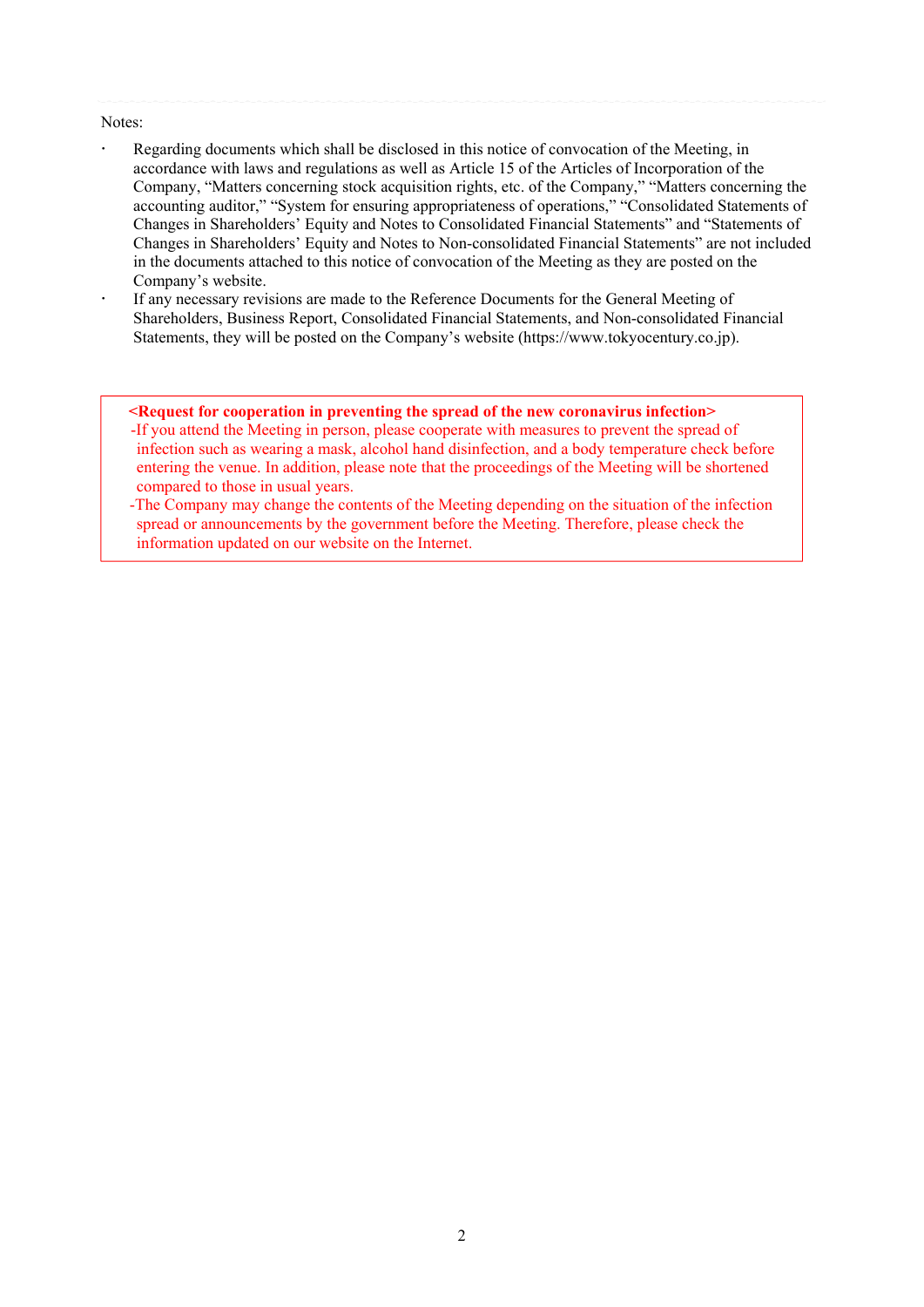#### **Information on the Livestreaming of the General Meeting of Shareholders**

The Company will livestream the Meeting via the Internet so that you can watch the proceedings.

- 1. Livestream date and time Monday, June 27, 2022 from 2:00 p.m.
- 2. How to view the livestream (method for logging in to the livestream system)
	- (1) When viewing on a smartphone or tablet Use either a camera app or barcode reader app to scan the QR code<sup>\*</sup> shown in the enclosed "Notice of Livestreaming of the 53rd Annual General Meeting of Shareholders of Tokyo Century Corporation" to open and view the web browser.
	- (2) When viewing on a computer or when you cannot log in with a QR code\* Access the URL shown in the enclosed "Notice of Livestreaming of the 53rd Annual General Meeting of Shareholders of Tokyo Century Corporation," enter your ID and password, and click on the Log-in button to view the web browser. \* "QR code" is a registered trademark of DENSO WAVE INCORPORATED.
- 3. Important notes regarding viewing
	- (1) Shareholders who view the livestream can watch the proceedings of the General Meeting of Shareholders but cannot exercise voting rights, ask questions, or propose a motion. Please exercise your voting rights in advance by 5:15 p.m. on Friday, June 24, 2022.
	- (2) In consideration of the privacy of shareholders attending the Meeting, the video will be shot from the back of the venue showing only the area near the seats of Directors. However, please note that shareholders attending the Meeting may also appear in the video due to the circumstances of the venue.
	- (3) Please note that malfunctions may occur during the livestream, such as visual or audio distortions or the inability to view the livestream, depending on your computer, smartphone, tablet, and other communication environments.
	- (4) Communication charges and other costs for viewing the livestream shall be borne by the shareholder.
	- (5) Videoing the livestream, recording images or audio, saving or posting the livestream on SNS, etc. and other similar acts are strictly prohibited.
	- (6) In the unlikely event that we are unable to provide a livestream, please visit our website: (https://www.tokyocentury.co.jp).

#### 4. Contact information

If you have any questions, please contact the Stock Transfer Agency Department, Mizuho Trust & Banking Co., Ltd. Toll-free number: 0120-288-324 (Weekdays 9:00 – 17:00)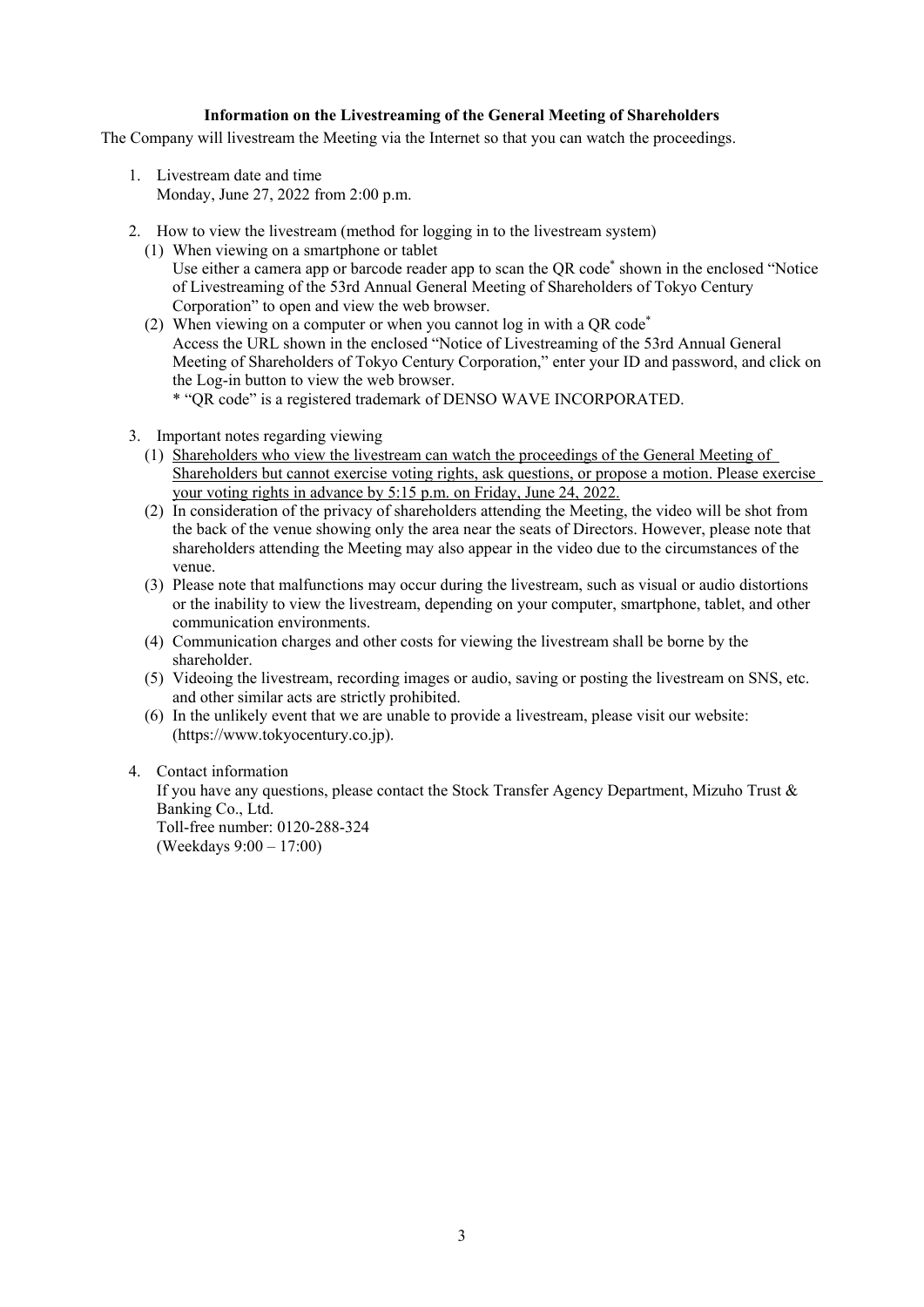# **Guide to Exercising Voting Rights**

We recognize that the shareholders' voting rights to be exercised in the Meeting is an important right for our shareholders.

Please review the attached Reference Documents for the Meeting, and we respectfully request that you exercise your voting rights.

The following three methods are available for exercising your voting rights.

# **Attending the Meeting in person**

Please submit the enclosed Voting Rights Exercise Form at the reception desk of the venue. Date and time of the meeting: Monday, June 27, 2022 **at 2:00 p.m.**  (Reception starts at 1:00 p.m.)

#### **Exercising voting rights in writing (by mail)**

Please indicate your vote for or against the proposals on the enclosed Voting Rights Exercise Form and return it by mail without putting a stamp on it. Deadline for exercising voting rights: **5:15 p.m.,** Friday, June 24, 2022 **(time of receipt)** 

#### **Exercising voting rights via the Internet**

Please enter your vote for or against the proposals following the guide on the next page. Deadline for exercising voting rights: **5:15 p.m.,** Friday, June 24, 2022 **(completion of input)** 

#### **Guide to filling out the Voting Rights Exercise Form**

Please circle the response corresponding to your vote for each proposal.

Proposal 1

- Circle "賛" to vote for the proposal
- Circle "否" to vote against the proposal

Proposal 2

- Circle "賛" to vote for the proposal
- Circle "否" to vote against the proposal

#### Proposal 3

- Circle "賛" to vote for the proposal
- Circle "否" to vote against the proposal
- If you disapprove part of candidates, circle " $\frac{2}{3}$ " and write the number(s) of the candidate(s) whom you are against

#### Proposal 4

- Circle "賛" to vote for the proposal
- Circle "否" to vote against the proposal
- If you disapprove part of candidates, circle "賛" and write the number(s) of the candidate(s) whom you are against

#### Proposal 5

- Circle "賛" to vote for the proposal
- Circle "否" to vote against the proposal
- If you exercise your voting rights both through writing (by mail) and through the Internet, etc., the vote through the Internet, etc. shall be valid. If you exercise your voting rights through the Internet, etc. more than once, the last vote shall be deemed to be effective.
- The password will be locked and disabled when inputted incorrectly a certain number of times. When the password is locked, please follow the instructions on the screen.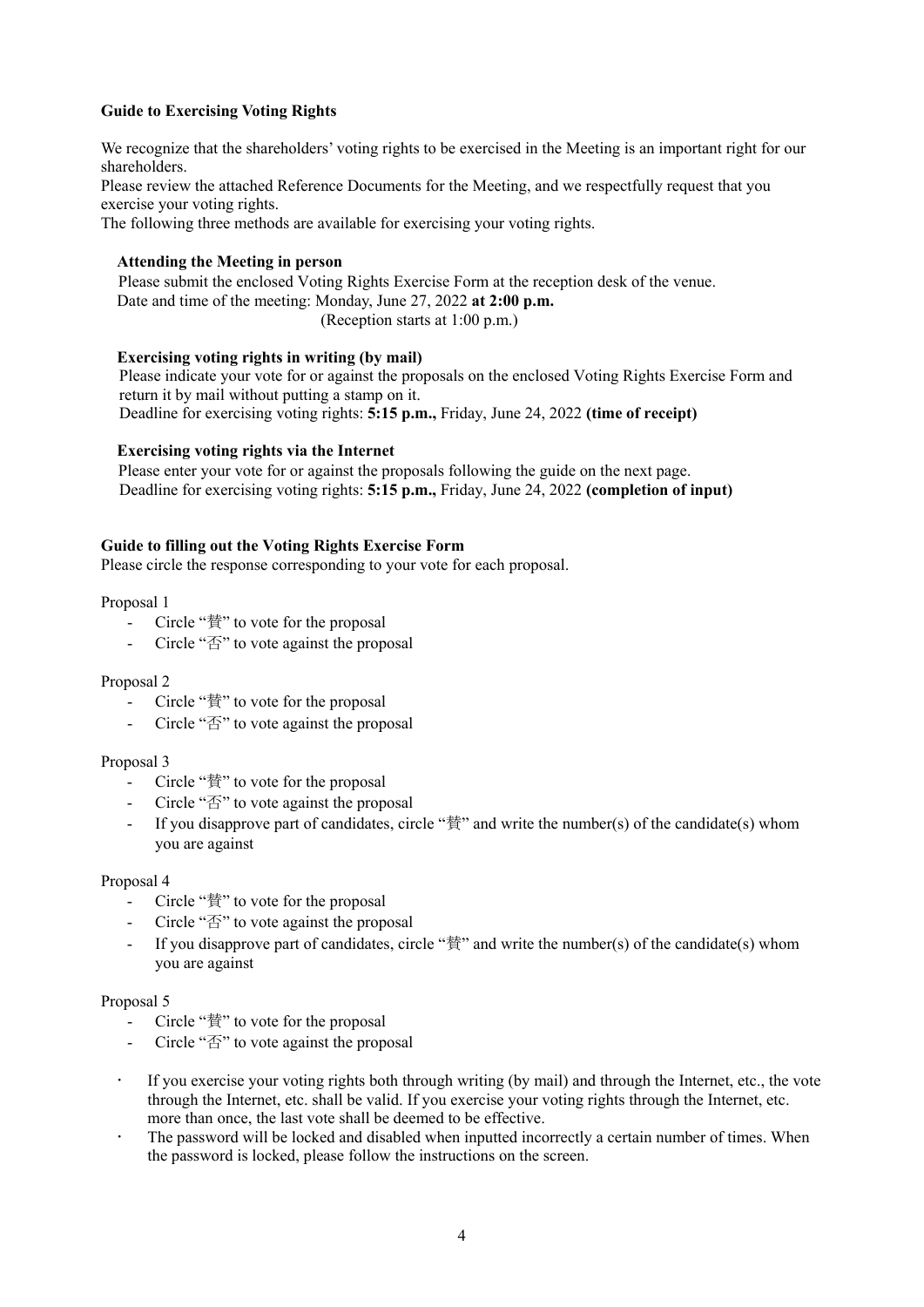#### **Guide to exercising voting rights via the Internet**

#### **<Exercise of voting rights by scanning QR code: "Smart Exercise">**

You can login to the voting website without entering your voting rights exercise code and password on the Voting Rights Exercise Form.

#### **1. Please scan the QR code on the Voting Rights Exercise Form**

\* QR Code" is a registered trademark of Denso Wave Incorporated.

#### **2. Thereafter please follow the instructions on the screen and enter your votes**

#### **Exercising voting rights by the "Smart Exercise" is available only once.**

If you need to change your votes after exercising your voting rights, please access the voting website designed for PC users and login by entering your "voting rights exercise code" and "password" printed in the right side (back side) of the enclosed "Voting Rights Exercise Form." Then, please exercise your voting rights again.

\* If you rescan the QR code, you can access the voting website designed for PC users.

#### **<Exercise of voting rights by entering voting rights exercise code and password>**

Voting website: https://soukai.mizuho-tb.co.jp/

#### **1. Please access the voting website**

**2. Please enter the "voting rights exercise code" on the Voting Rights Exercise Form and click "Continue"** 

Enter the "voting rights exercise code" and click "Continue."

#### **3. Register new "password"**

Enter new "password" and click "Register."

# **4. Thereafter please follow the instructions on the screen and enter your votes**

**If you have any questions concerning how to use your PC when exercising your voting rights via the Internet, please contact the following number.** 

| <b>Contact information:</b>                                                    |
|--------------------------------------------------------------------------------|
| Stock Transfer Agency Department, Mizuho Trust & Banking Co., Ltd.             |
| 0120-768-524                                                                   |
| <b>Service hours: <math>9:00 - 21:00</math></b> (except for New Year holidays) |

Institutional Investors can use the electronic voting platform for institutional investors run by ICJ, Inc.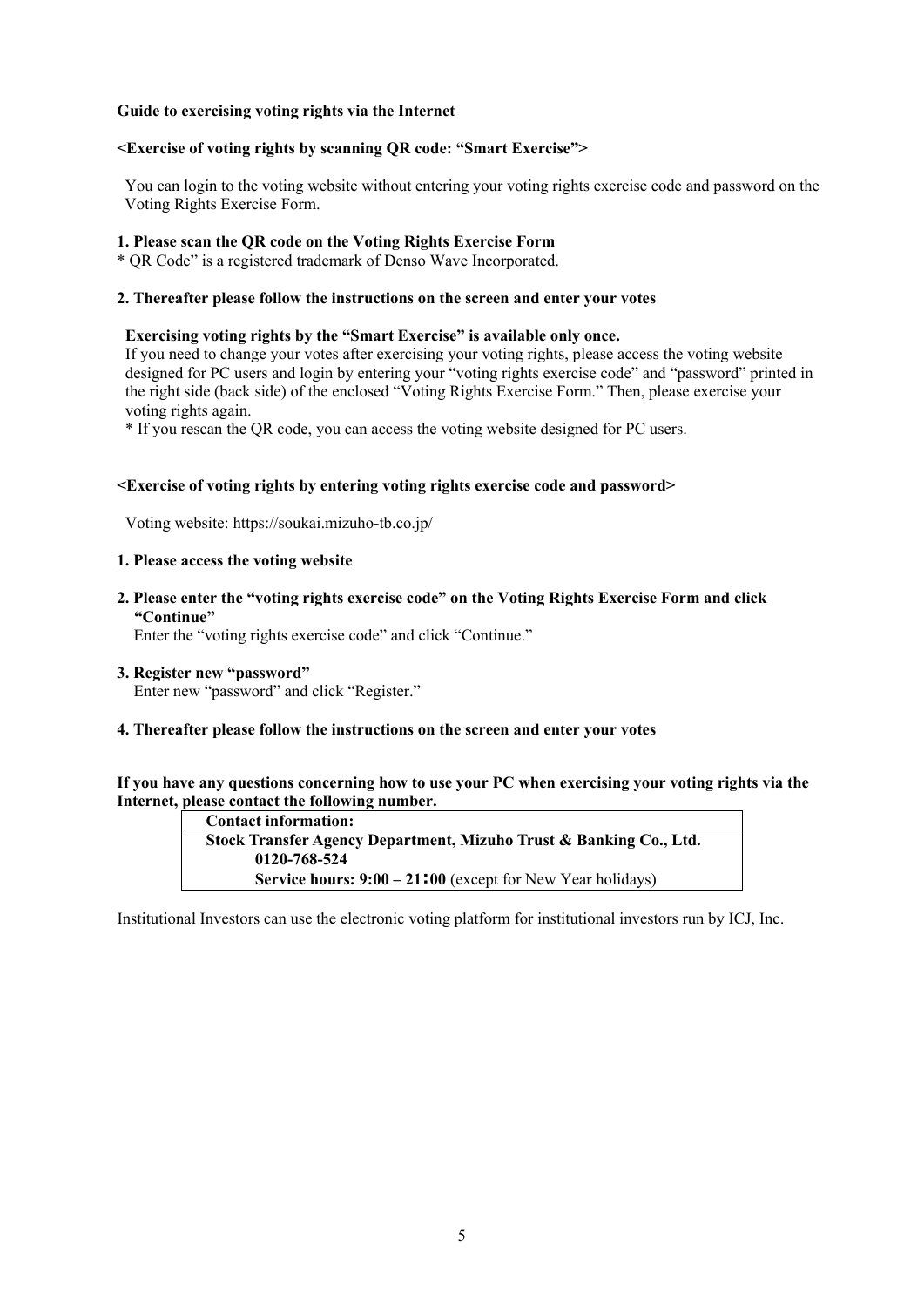# **Reference Documents for the General Meeting of Shareholders**

#### **Proposal No. 1: Appropriation of Surplus**

For appropriation of surplus, under the basic policy to return profits to its shareholders on a long-term and stable basis while enhancing internal reserves, the Company proposes to pay the following dividends considering the results for the fiscal year under review, future business operations and other factors.

- 1. Matters pertaining to the period-end dividend
- (1) Dividend assets classification The dividend will be paid in cash (2) Matters pertaining to the allocation of dividend assets and total amount thereof ¥72 per share of the Company's common stock Total amount **¥8,798,509,512** Annual dividend for the fiscal year under review shall be ¥143 per share, as ¥71 was already paid for interim dividend.
- (3) Effective date for payment of dividend of surplus June 28, 2022

| 2. Other matters pertaining to appropriation of surplus |                |
|---------------------------------------------------------|----------------|
| (1) Items to be increased and amount thereof            |                |
| General reserve:                                        | ¥3,000,000,000 |
| (2) Items to be decreased and amount thereof            |                |
| Retained earnings brought forward:                      | ¥3,000,000,000 |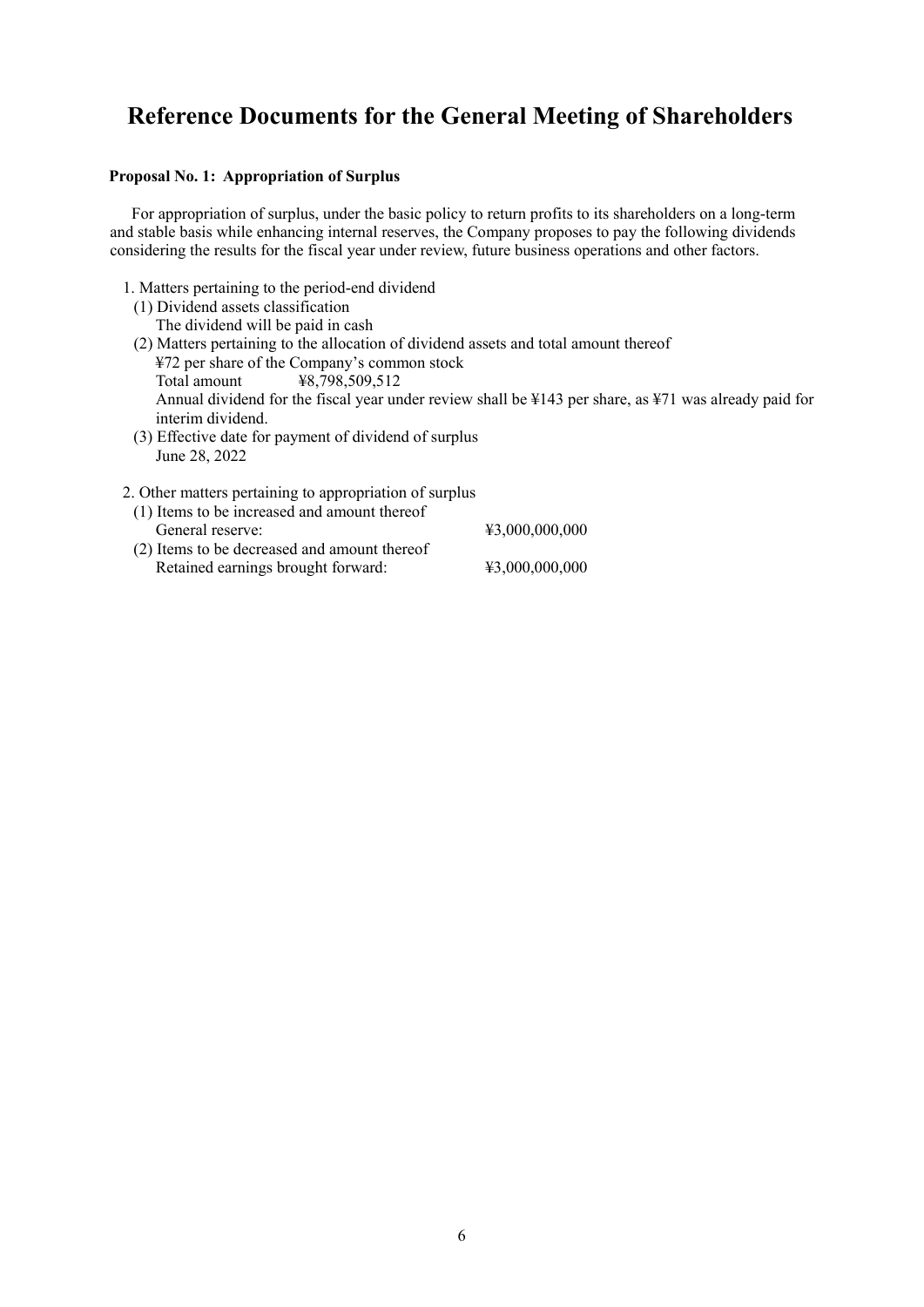# **Proposal No. 2: Partial Amendment to the Articles of Incorporation**

# 1. Reason for proposal

Amended provisions of the "Act Partially Amending the Companies Act" (Act No. 70 of 2019) will come into effect on September 1, 2022 and the Company's Articles of Incorporation are hereby amended as follows in order to prepare for the introduction of the system of electronic provision of materials for the general meeting of shareholders.

- (1) The proposed Article 15, Paragraph 1 provides that information contained in the reference documents for the general meeting of shareholders, etc. shall be provided electronically.
- (2) The purpose of the proposed Article 15, Paragraph 2 is to establish a provision to limit the scope of matters to be included in the paper copy to be sent to shareholders who have requested it.
- (3) The provisions related to the internet disclosure and deemed provision of the reference documents for the general meeting of shareholders, etc. (Article 15 of the current Articles of Incorporation) will become unnecessary and will therefore be deleted.
- (4) In line with the above establishment and deletion of the provisions, supplementary provisions related to the effective date, etc. shall be established.

# 2. Details of amendments

The details of the amendments are as follows.

|                                                                                                                                                                                                                                                                                                                                                                                                                                                                                                                                                                                                                               | (Underlined portions indicate changes)                                                                                                                                                                                                                                                                                                                                                                                                                                                                                              |
|-------------------------------------------------------------------------------------------------------------------------------------------------------------------------------------------------------------------------------------------------------------------------------------------------------------------------------------------------------------------------------------------------------------------------------------------------------------------------------------------------------------------------------------------------------------------------------------------------------------------------------|-------------------------------------------------------------------------------------------------------------------------------------------------------------------------------------------------------------------------------------------------------------------------------------------------------------------------------------------------------------------------------------------------------------------------------------------------------------------------------------------------------------------------------------|
| Current Articles of Incorporation                                                                                                                                                                                                                                                                                                                                                                                                                                                                                                                                                                                             | <b>Proposed Amendments</b>                                                                                                                                                                                                                                                                                                                                                                                                                                                                                                          |
| Article 15 (Internet disclosure and deemed<br>provision of the reference documents for the general<br>shareholders meeting, etc.)<br>In convening the general shareholders meeting, the<br>Company may deem to have provided the<br>information relating to the matters required to be<br>included or indicated in the reference documents for<br>the general shareholders meeting, the business<br>report, the accounting documents and the<br>consolidated accounting documents by disclosing<br>such information through the Internet in accordance<br>with the provisions of the ordinance of the Ministry<br>of Justice. | (Deleted)                                                                                                                                                                                                                                                                                                                                                                                                                                                                                                                           |
| (New)                                                                                                                                                                                                                                                                                                                                                                                                                                                                                                                                                                                                                         | Article 15 (Measures for electronic provision, etc.)<br>In convening the general shareholders meeting, the<br>Company shall provide information contained in<br>the reference materials for the general meeting<br>of shareholders, etc. electronically.                                                                                                                                                                                                                                                                            |
| (New)                                                                                                                                                                                                                                                                                                                                                                                                                                                                                                                                                                                                                         | 2. Among the matters to be provided<br>electronically, the Company may choose not to<br>include all or part of the matters stipulated in<br>the Ordinance of the Ministry of Justice in the<br>paper copy to be sent to shareholders who have<br>requested it by the record date for voting rights.                                                                                                                                                                                                                                 |
| (New)                                                                                                                                                                                                                                                                                                                                                                                                                                                                                                                                                                                                                         | (Supplementary provisions)<br>1. The deletion of Article 15 (Internet disclosure and<br>deemed provision of the reference documents for<br>the general shareholders meeting, etc.) of the current<br>Articles of Incorporation and the establishment of<br>the proposed Article 15 (Measures for electronic<br>provision, etc.) shall come into effect on September<br>1, 2022, the date of enforcement of the amended<br>provisions stipulated in the proviso of Article 1 of<br>the supplementary provisions of the Act Partially |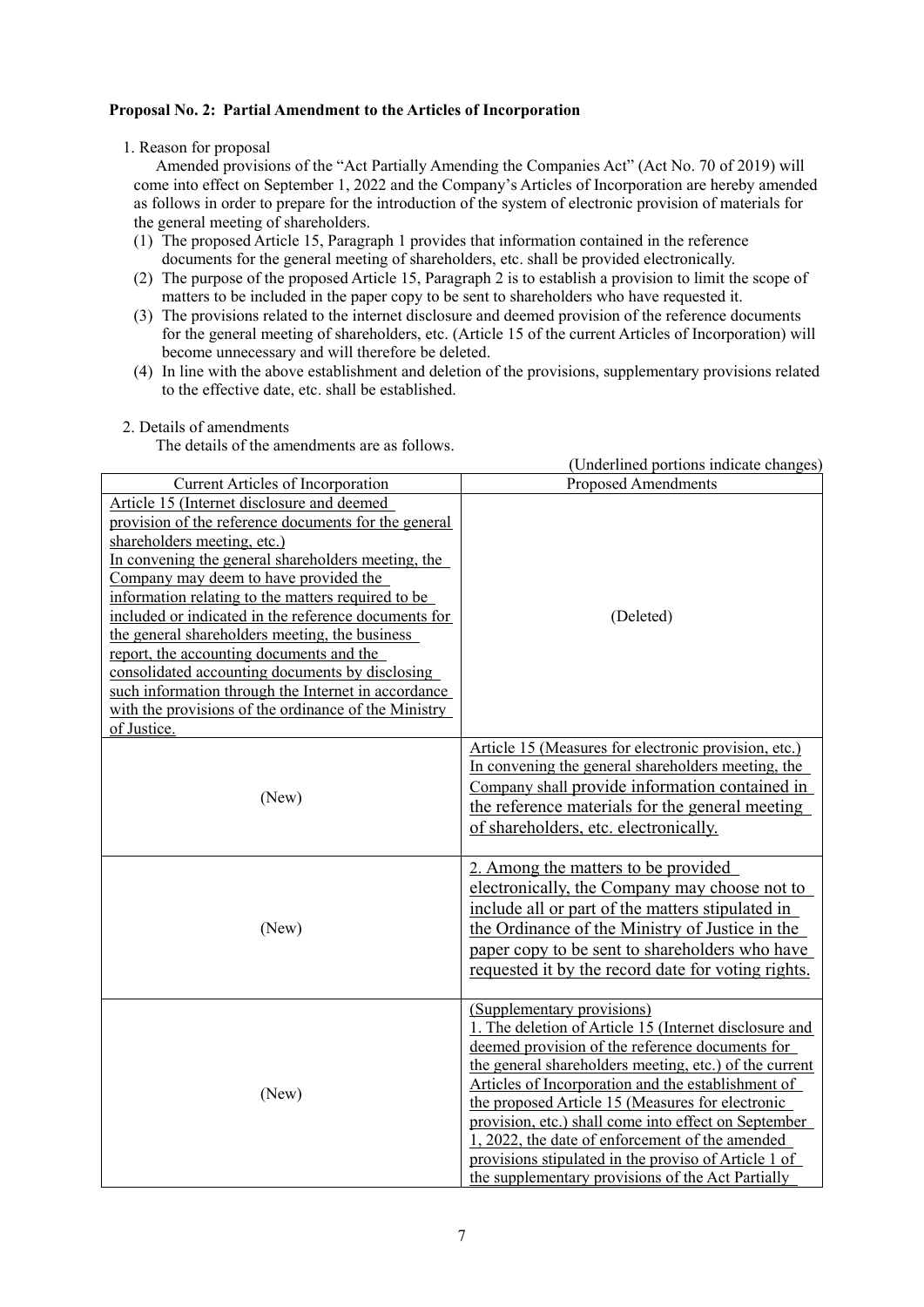| <b>Current Articles of Incorporation</b> | Proposed Amendments                                   |
|------------------------------------------|-------------------------------------------------------|
|                                          | Amending the Companies Act (Act No. 70 of 2019)       |
|                                          | (the "Effective Date").                               |
|                                          | 2. Notwithstanding the provisions of the preceding    |
|                                          | paragraph, Article 15 of the current Articles of      |
|                                          | Incorporation shall remain in force with respect to a |
|                                          | general meeting of shareholders to be held on a date  |
|                                          | within six months from the Effective Date.            |
|                                          | 3. These supplementary provisions shall be            |
|                                          | deleted after the lapse of six months from the        |
|                                          | Effective Date or the lapse of three months           |
|                                          | from the date of the general meeting of               |
|                                          | shareholders set forth in the preceding               |
|                                          | paragraph, whichever is later.                        |
|                                          |                                                       |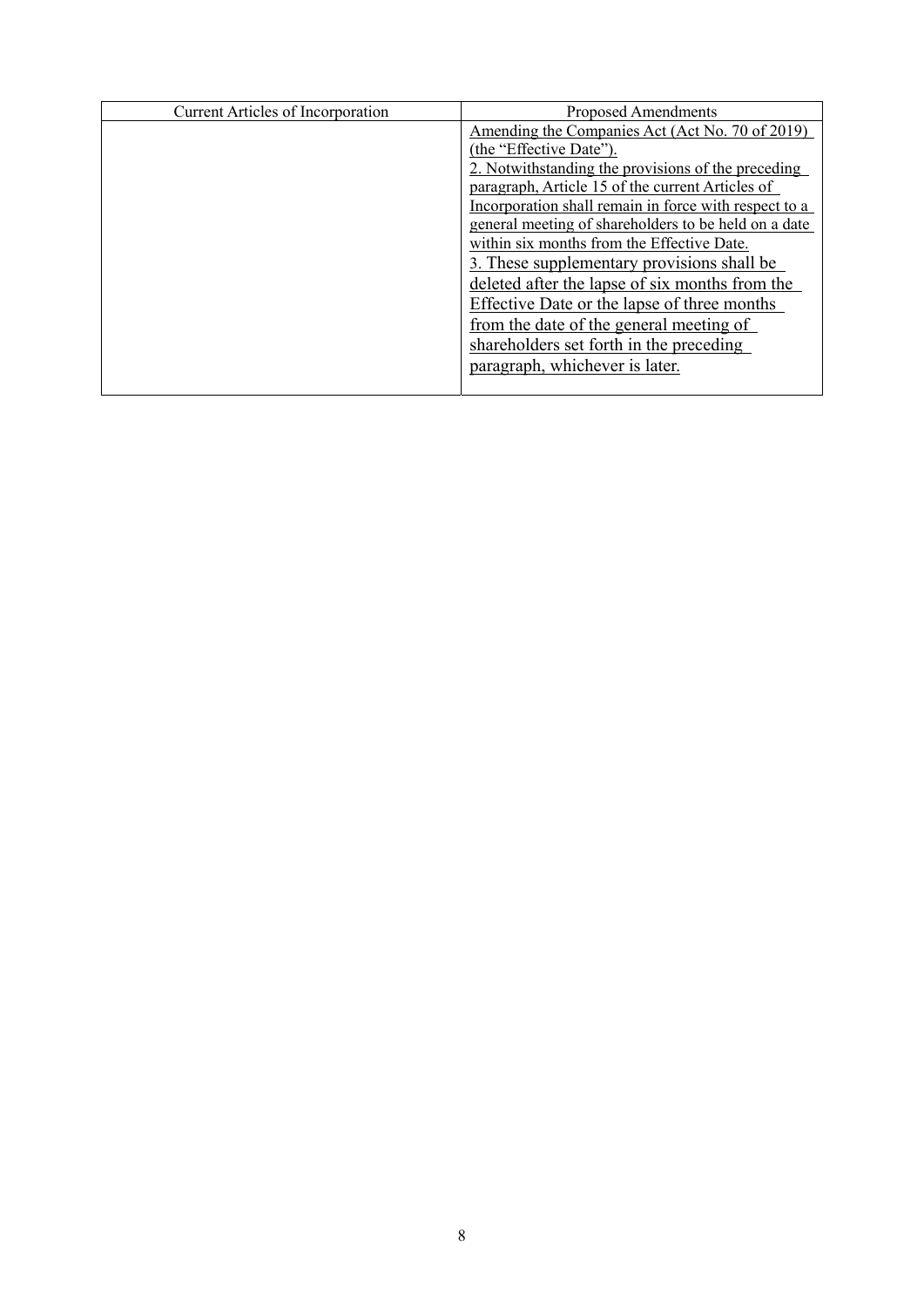# **Proposal No. 3: Election of Thirteen (13) Directors**

The terms of office of all Directors will expire at the conclusion of this Meeting. Accordingly, the election of thirteen (13) Directors is proposed. The candidates are as follows.

| No.            |                 | Name                 |                                                     | Current positions and<br>responsibilities at the Company                                                                                                                           | Attendance at<br>meetings of the<br>Board of<br>Directors held<br>during FY2021<br>(Attendance<br>rate) |
|----------------|-----------------|----------------------|-----------------------------------------------------|------------------------------------------------------------------------------------------------------------------------------------------------------------------------------------|---------------------------------------------------------------------------------------------------------|
| $\mathbf{1}$   | Reappointment   | Masataka Yukiya      |                                                     | Deputy President, Representative Attended all the<br>Director and Executive Officer;<br>Responsible for Equipment<br>Leasing                                                       | 13 meetings<br>$(100\%)$                                                                                |
| $\overline{2}$ | Reappointment   | Koichi Baba          |                                                     | President & CEO, Representative<br>Director                                                                                                                                        | Attended all the<br>13 meetings<br>$(100\%)$                                                            |
| 3              | Reappointment   | Masao Yoshida        | <b>External Director</b><br>Independent<br>Director | Director                                                                                                                                                                           | Attended all the<br>13 meetings<br>$(100\%)$                                                            |
| 4              | Reappointment   | Akio Nakamura        | <b>External Director</b><br>Independent<br>Director | Director                                                                                                                                                                           | Attended all the<br>13 meetings<br>$(100\%)$                                                            |
| 5              | Reappointment   | Toshio Asano         | <b>External Director</b><br>Independent<br>Director | Director                                                                                                                                                                           | Attended all the<br>13 meetings<br>$(100\%)$                                                            |
| 6              | Reappointment   | Miho Tanaka          | <b>External Director</b><br>Independent<br>Director | Director                                                                                                                                                                           | Attended all the<br>11 meetings<br>$(100\%)$                                                            |
| 7              | New Appointment | Tsuyoshi<br>Numagami | <b>External Director</b><br>Independent<br>Director |                                                                                                                                                                                    |                                                                                                         |
| 8              | Reappointment   | Akihiko Okada        |                                                     | Deputy President, Director and<br>Executive Officer; President,<br>Audit Unit                                                                                                      | Attended all the<br>13 meetings<br>$(100\%)$                                                            |
| 9              | New Appointment | Hiroshi Sato         |                                                     | Senior Managing Executive<br>Officer in charge of Equipment<br>Leasing Business Development<br>Unit and Specialty Finance<br>Business Unit I                                       |                                                                                                         |
| 10             | New Appointment | Toshio Kitamura      |                                                     | Senior Managing Executive<br>Officer; President, International<br><b>Business Development Unit;</b><br>President, International Business<br>Unit                                   |                                                                                                         |
| 11             | New Appointment | Mahoko Hara          |                                                     | Senior Managing Executive<br>Officer; Deputy President,<br><b>Specialty Finance Business</b><br>Development Unit; Deputy<br>President, Specialty Finance<br><b>Business Unit I</b> |                                                                                                         |
| 12             | Reappointment   | Tatsuya Hirasaki     |                                                     | Director and Managing<br>Executive Officer; President,<br>Corporate Planning Unit;<br>President, Accounting Unit                                                                   | Attended all the<br>11 meetings<br>$(100\%)$                                                            |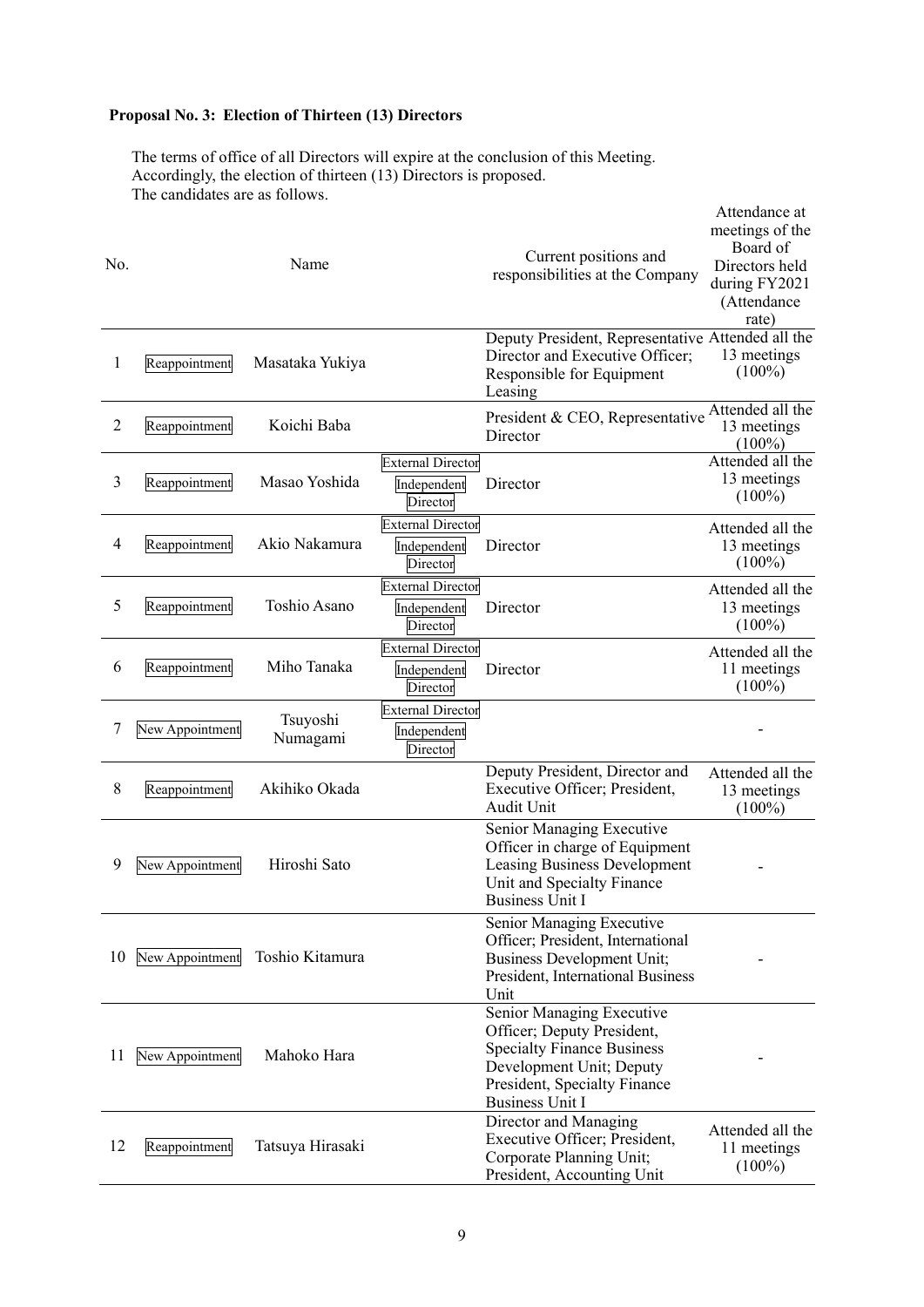| No. |                                  | Name                    | Current positions and<br>responsibilities at the Company                                                                                                                 | Attendance at<br>meetings of the<br>Board of<br>Directors held<br>during FY2021<br>(Attendance<br>rate)                                                                                                                                                                                                                            |
|-----|----------------------------------|-------------------------|--------------------------------------------------------------------------------------------------------------------------------------------------------------------------|------------------------------------------------------------------------------------------------------------------------------------------------------------------------------------------------------------------------------------------------------------------------------------------------------------------------------------|
| 13  | Reappointment                    | Shunichi Asada          | Chairman, Representative<br>Director                                                                                                                                     | Attended all the<br>13 meetings<br>$(100\%)$                                                                                                                                                                                                                                                                                       |
|     | <b>PARTICIPS</b><br>$\mathbf{v}$ | 1.3.5.7<br>$\mathbf{r}$ | $-1$ $-1$ $-1$ $-1$<br>0.1 <sub>m</sub><br><b>TT:</b><br>the contract of the contract of the contract of the contract of the contract of the contract of the contract of | $\mathbf{1}$ $\mathbf{2}$ $\mathbf{3}$ $\mathbf{4}$ $\mathbf{1}$ $\mathbf{1}$ $\mathbf{1}$ $\mathbf{1}$ $\mathbf{1}$ $\mathbf{1}$ $\mathbf{1}$ $\mathbf{1}$ $\mathbf{1}$ $\mathbf{1}$ $\mathbf{1}$ $\mathbf{1}$ $\mathbf{1}$ $\mathbf{1}$ $\mathbf{1}$ $\mathbf{1}$ $\mathbf{1}$ $\mathbf{1}$ $\mathbf{1}$ $\mathbf{1}$ $\mathbf{$ |

Note: For Ms. Miho Tanaka and Mr. Tatsuya Hirasaki, attendance at meetings of the Board of Directors held during FY2021 states the status of their attendance after they assumed the office of Director of the Company in June 2021.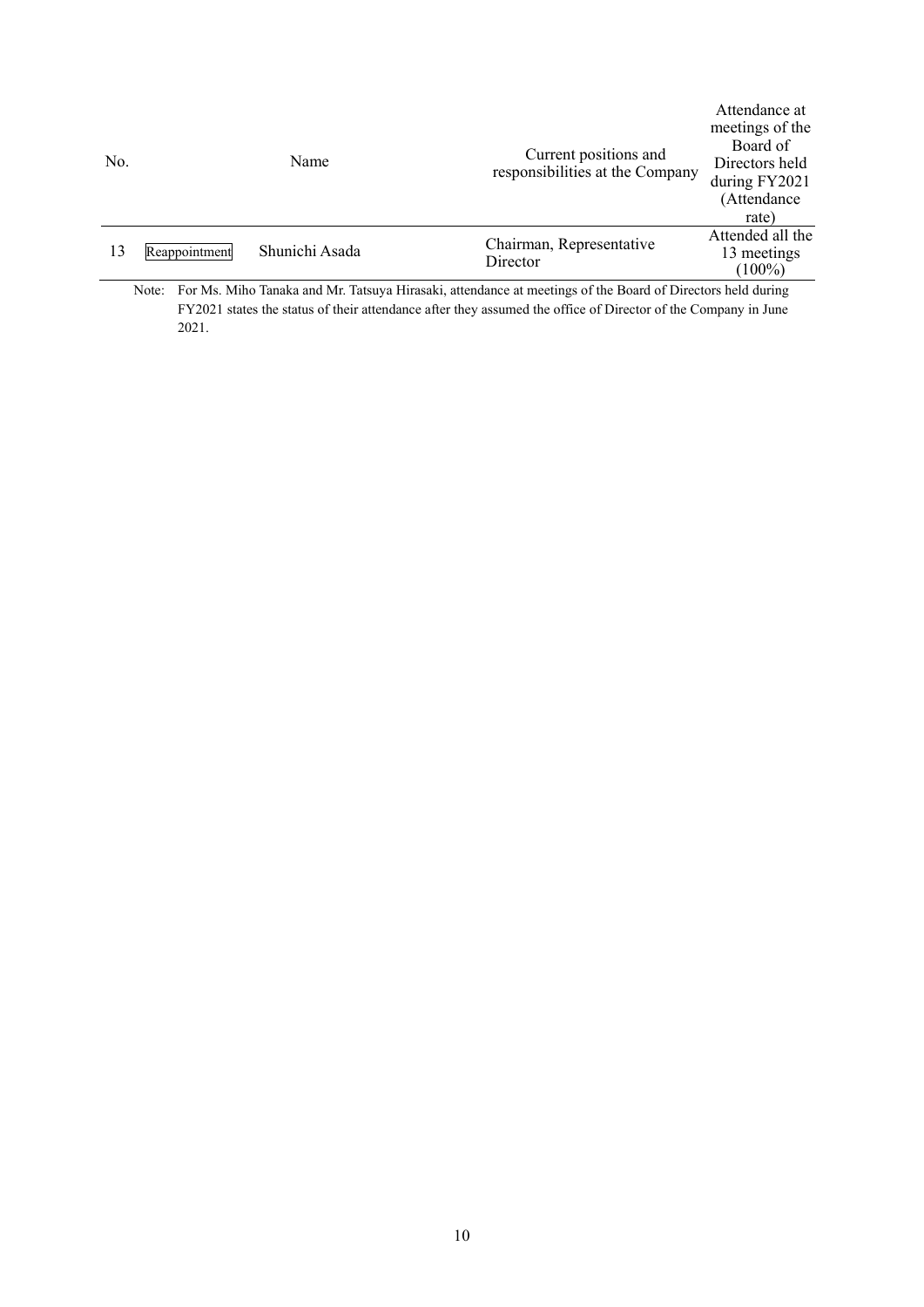| No. | Name<br>(Date of birth)                                                                                  |                                                                                                                                                               | Career summary, positions, responsibilities,<br>and significant concurrent positions                                                                                                                                                                                                                                                                                                                                                                                                                                                                                                                                                                                                                                                                                                                                                                                                                                                                                                                                                                                                                                                                                                                                                                                                                                                                                                                                                                                                     | Number of<br>shares of the<br>Company<br>held |
|-----|----------------------------------------------------------------------------------------------------------|---------------------------------------------------------------------------------------------------------------------------------------------------------------|------------------------------------------------------------------------------------------------------------------------------------------------------------------------------------------------------------------------------------------------------------------------------------------------------------------------------------------------------------------------------------------------------------------------------------------------------------------------------------------------------------------------------------------------------------------------------------------------------------------------------------------------------------------------------------------------------------------------------------------------------------------------------------------------------------------------------------------------------------------------------------------------------------------------------------------------------------------------------------------------------------------------------------------------------------------------------------------------------------------------------------------------------------------------------------------------------------------------------------------------------------------------------------------------------------------------------------------------------------------------------------------------------------------------------------------------------------------------------------------|-----------------------------------------------|
| 1   | Masataka Yukiya<br>(May 8, 1956)<br>Reappointment<br>Reasons for the selection of candidate for Director | April 1979<br>April 2004<br>April 2006<br>April 2008<br>June 2011<br>April 2012<br>April 2015<br>April 2019<br>June 2019<br>April 2020<br>MACHINERY CO., LTD. | Joined ITOCHU Corporation<br>General Manager of Finance, Realty, Insurance &<br>Logistics Services Management Planning Division and<br>Chief Information Officer of Finance Reality, Insurance &<br>Logistics Services Company of ITOCHU Corporation<br>Chief Operating Officer of Finance Division, Finance,<br>Realty, Insurance & Logistics Services Company of<br><b>ITOCHU</b> Corporation<br>Executive Officer, Chief Operating Officer of Finance and<br>Insurance Division, Finance, Realty, Insurance & Logistics<br>Services Company of ITOCHU Corporation<br>Director and Managing Executive Officer, Deputy<br>President, Corporate Business Unit I and Finance Business<br>Unit of the Company<br>Director and Managing Executive Officer, President,<br>Corporate Business Unit III of the Company<br>Director and Senior Managing Executive Officer,<br>President, Corporate Business Unit III of the Company<br>Director and Senior Managing Executive Officer,<br>Responsible for Equipment Leasing of the Company<br>Deputy President, Director and Executive Officer,<br>Responsible for Equipment Leasing of the Company<br>Deputy President, Representative Director and Executive<br>Officer, Responsible for Equipment Leasing of the<br>Company (to present)<br>(Significant concurrent positions)<br>Chairman and Representative Director of ITOCHU TC CONSTRUCTION<br>Mr. Masataka Yukiya has provided appropriate management and oversight as Director of the | 7,000                                         |
|     |                                                                                                          |                                                                                                                                                               | Company since June 2011, applying his abundant experience and wide range of knowledge                                                                                                                                                                                                                                                                                                                                                                                                                                                                                                                                                                                                                                                                                                                                                                                                                                                                                                                                                                                                                                                                                                                                                                                                                                                                                                                                                                                                    |                                               |
|     |                                                                                                          |                                                                                                                                                               | gained in corporate management at a general trading company and operational execution in fields                                                                                                                                                                                                                                                                                                                                                                                                                                                                                                                                                                                                                                                                                                                                                                                                                                                                                                                                                                                                                                                                                                                                                                                                                                                                                                                                                                                          |                                               |
|     |                                                                                                          |                                                                                                                                                               | including sales and finance. The Company nominates Mr. Yukiya as a Director candidate as he                                                                                                                                                                                                                                                                                                                                                                                                                                                                                                                                                                                                                                                                                                                                                                                                                                                                                                                                                                                                                                                                                                                                                                                                                                                                                                                                                                                              |                                               |
|     |                                                                                                          |                                                                                                                                                               | will be able to continue contributing to the Company's sustainable growth and improvement of                                                                                                                                                                                                                                                                                                                                                                                                                                                                                                                                                                                                                                                                                                                                                                                                                                                                                                                                                                                                                                                                                                                                                                                                                                                                                                                                                                                             |                                               |
|     | medium- to long-term corporate value.                                                                    |                                                                                                                                                               |                                                                                                                                                                                                                                                                                                                                                                                                                                                                                                                                                                                                                                                                                                                                                                                                                                                                                                                                                                                                                                                                                                                                                                                                                                                                                                                                                                                                                                                                                          |                                               |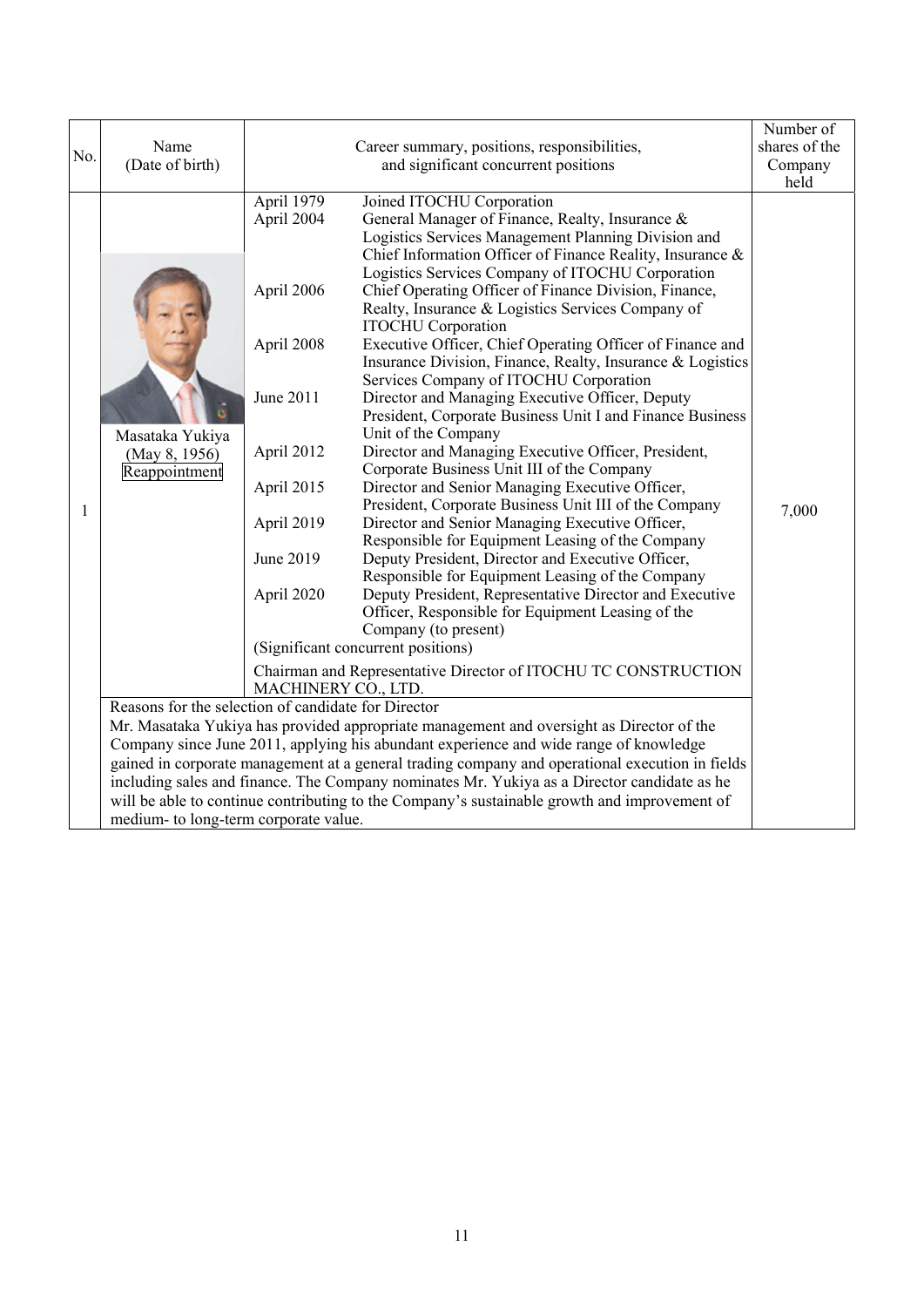| Number of<br>Name<br>Career summary, positions, responsibilities,<br>No.<br>shares of the<br>(Date of birth)<br>and significant concurrent positions<br>Company held<br>April 1985<br>Joined The Dai-Ichi Kangyo Bank, Limited<br>April 2010<br>General Manager of Shinjuku Corporate Banking<br>Department, Mizuho Corporate Bank, Ltd.<br>April 2012<br>General Manager of Taipei Branch of Mizuho Corporate |  |
|----------------------------------------------------------------------------------------------------------------------------------------------------------------------------------------------------------------------------------------------------------------------------------------------------------------------------------------------------------------------------------------------------------------|--|
|                                                                                                                                                                                                                                                                                                                                                                                                                |  |
|                                                                                                                                                                                                                                                                                                                                                                                                                |  |
|                                                                                                                                                                                                                                                                                                                                                                                                                |  |
|                                                                                                                                                                                                                                                                                                                                                                                                                |  |
|                                                                                                                                                                                                                                                                                                                                                                                                                |  |
|                                                                                                                                                                                                                                                                                                                                                                                                                |  |
| Bank, Ltd.                                                                                                                                                                                                                                                                                                                                                                                                     |  |
| <b>July 2013</b><br>General Manager of Taipei Branch of Mizuho Bank, Ltd.                                                                                                                                                                                                                                                                                                                                      |  |
| April 2014<br>Executive Officer, General Manager of Taipei Branch of                                                                                                                                                                                                                                                                                                                                           |  |
| Mizuho Bank, Ltd.                                                                                                                                                                                                                                                                                                                                                                                              |  |
| April 2014<br>Executive Officer, General Manager of Corporate                                                                                                                                                                                                                                                                                                                                                  |  |
| Banking Unit (Large Corporations) of Mizuho Bank, Ltd.                                                                                                                                                                                                                                                                                                                                                         |  |
| June 2014<br>Executive Officer, General Manager of Corporate                                                                                                                                                                                                                                                                                                                                                   |  |
| Planning Division and Deputy President, Administrative                                                                                                                                                                                                                                                                                                                                                         |  |
| System Unit of the Company                                                                                                                                                                                                                                                                                                                                                                                     |  |
| April 2015<br>Executive Officer, President, IT Unit and General<br>Koichi Baba                                                                                                                                                                                                                                                                                                                                 |  |
| Manager of Corporate Planning Division of the Company<br>(May 14, 1961)                                                                                                                                                                                                                                                                                                                                        |  |
| April 2016<br>Managing Executive Officer, President, Corporate<br>Reappointment                                                                                                                                                                                                                                                                                                                                |  |
| Planning Unit and Accounting Unit, General Manager of                                                                                                                                                                                                                                                                                                                                                          |  |
| Corporate Planning Division of the Company                                                                                                                                                                                                                                                                                                                                                                     |  |
| 2<br>5,100<br>April 2017<br>Managing Executive Officer, President, Corporate                                                                                                                                                                                                                                                                                                                                   |  |
| Planning Unit and Accounting Unit of the Company                                                                                                                                                                                                                                                                                                                                                               |  |
| Senior Managing Executive Officer, President, Corporate<br>April 2018                                                                                                                                                                                                                                                                                                                                          |  |
| Planning Unit and Accounting Unit of the Company                                                                                                                                                                                                                                                                                                                                                               |  |
| <b>June 2018</b><br>Director and Senior Managing Executive Officer,                                                                                                                                                                                                                                                                                                                                            |  |
| President, Corporate Planning Unit and Accounting Unit                                                                                                                                                                                                                                                                                                                                                         |  |
| of the Company                                                                                                                                                                                                                                                                                                                                                                                                 |  |
| April 2020<br>Director and Senior Managing Executive Officer,                                                                                                                                                                                                                                                                                                                                                  |  |
| President, Corporate Planning Unit of the Company                                                                                                                                                                                                                                                                                                                                                              |  |
| President & CEO, Representative Director of the<br>April 2022                                                                                                                                                                                                                                                                                                                                                  |  |
| Company (to present)                                                                                                                                                                                                                                                                                                                                                                                           |  |
| Reasons for the selection of candidate for Director                                                                                                                                                                                                                                                                                                                                                            |  |
| Mr. Koichi Baba has provided appropriate management and oversight as Director of the Company                                                                                                                                                                                                                                                                                                                   |  |
| since June 2018, applying his abundant experience and wide range of knowledge gained in                                                                                                                                                                                                                                                                                                                        |  |
| operational execution in fields including international business and sales at financial institutions                                                                                                                                                                                                                                                                                                           |  |
| as well as corporate planning at the Company. The Company nominates Mr. Baba as a Director                                                                                                                                                                                                                                                                                                                     |  |
| candidate as he will be able to continue contributing to the Company's sustainable growth and                                                                                                                                                                                                                                                                                                                  |  |
| improvement of medium- to long-term corporate value.                                                                                                                                                                                                                                                                                                                                                           |  |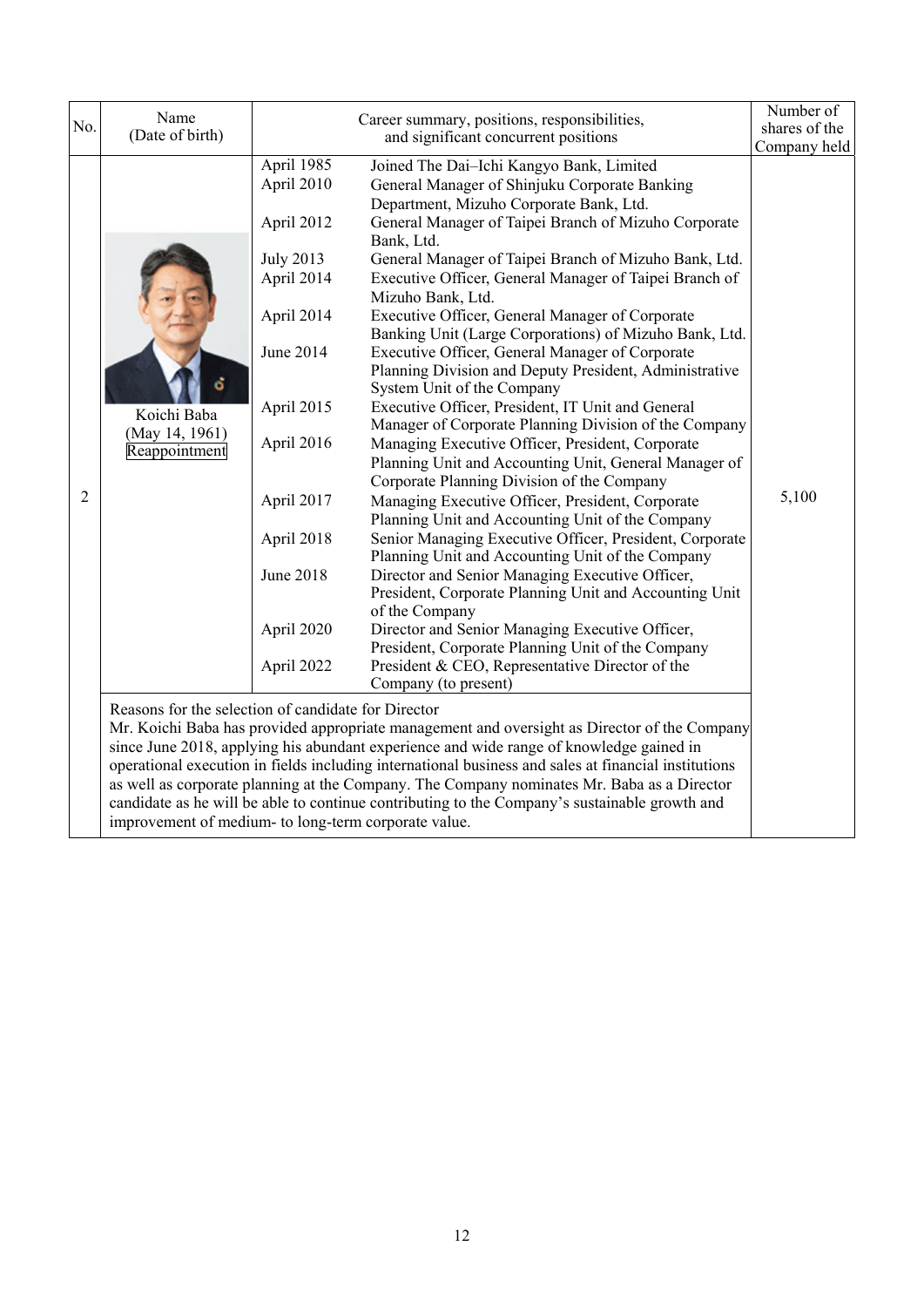|     |                                                                                                                                                                                                  |                                                                                                                                              | Number of     |  |  |  |
|-----|--------------------------------------------------------------------------------------------------------------------------------------------------------------------------------------------------|----------------------------------------------------------------------------------------------------------------------------------------------|---------------|--|--|--|
| No. | Name                                                                                                                                                                                             | Career summary, positions, responsibilities,                                                                                                 | shares of the |  |  |  |
|     | (Date of birth)                                                                                                                                                                                  | and significant concurrent positions                                                                                                         | Company       |  |  |  |
|     |                                                                                                                                                                                                  | April 1972 Joined Furukawa Electric Co., Ltd.                                                                                                | held          |  |  |  |
|     |                                                                                                                                                                                                  | June 2002<br>Director and General Manager of Finance & Accounting                                                                            |               |  |  |  |
|     |                                                                                                                                                                                                  | Department of Furukawa Electric Co., Ltd.                                                                                                    |               |  |  |  |
|     |                                                                                                                                                                                                  | Corporate Senior Vice President, General Manager of Finance &<br>June 2003                                                                   |               |  |  |  |
|     |                                                                                                                                                                                                  | Accounting Department and General Manager of Corporate                                                                                       |               |  |  |  |
|     |                                                                                                                                                                                                  | Planning Department of Furukawa Electric Co., Ltd.                                                                                           |               |  |  |  |
|     |                                                                                                                                                                                                  | June 2004<br>Managing Director and Corporate Senior Vice President, CFO and                                                                  |               |  |  |  |
|     |                                                                                                                                                                                                  | General Manager of Corporate Planning Department of Furukawa                                                                                 |               |  |  |  |
|     |                                                                                                                                                                                                  | Electric Co., Ltd.<br>June 2006                                                                                                              |               |  |  |  |
|     |                                                                                                                                                                                                  | Senior Managing Director, Corporate Executive Vice President,<br>CMO, General Manager of Export Management Office and                        |               |  |  |  |
|     |                                                                                                                                                                                                  | President of Energy & Industrial Products Company of Furukawa                                                                                |               |  |  |  |
|     |                                                                                                                                                                                                  | Electric Co., Ltd.                                                                                                                           |               |  |  |  |
|     |                                                                                                                                                                                                  | <b>June 2008</b><br>President, Representative Director and COO of Furukawa Electric                                                          |               |  |  |  |
|     |                                                                                                                                                                                                  | Co., Ltd.                                                                                                                                    |               |  |  |  |
|     | Masao Yoshida                                                                                                                                                                                    | June 2009<br>President and Representative Director of Furukawa Electric Co.,                                                                 |               |  |  |  |
|     | (February 5, 1949)                                                                                                                                                                               | Ltd.                                                                                                                                         |               |  |  |  |
|     | Reappointment                                                                                                                                                                                    | April 2012 Chairman and Representative Director of Furukawa Electric Co.,                                                                    |               |  |  |  |
|     | <b>External Director</b>                                                                                                                                                                         | Ltd.                                                                                                                                         |               |  |  |  |
|     | <b>Independent Director</b>                                                                                                                                                                      | April 2016 Chairman and Director of Furukawa Electric Co., Ltd.<br>April 2017 Director of Furukawa Electric Co., Ltd. (Retired in June 2017) |               |  |  |  |
|     |                                                                                                                                                                                                  | June 2017<br>Director of the Company (to present)                                                                                            |               |  |  |  |
| 3   |                                                                                                                                                                                                  | (Significant concurrent positions)                                                                                                           | 3,800         |  |  |  |
|     |                                                                                                                                                                                                  | Chairman of Denki-Club., Ltd.                                                                                                                |               |  |  |  |
|     | Reasons for the selection of candidate for External Director and outline of expected roles                                                                                                       |                                                                                                                                              |               |  |  |  |
|     | Mr. Masao Yoshida has abundant experience and wide range of knowledge gained in corporate                                                                                                        |                                                                                                                                              |               |  |  |  |
|     | management over his many years as the manager of a leading electronics manufacturer, and he has                                                                                                  |                                                                                                                                              |               |  |  |  |
|     |                                                                                                                                                                                                  | applied his insight in the management of the Company and carried out management and monitoring                                               |               |  |  |  |
|     | of operational execution from an independent perspective as an External Director of the Company                                                                                                  |                                                                                                                                              |               |  |  |  |
|     | since June 2017. In addition, he provided valuable suggestions as a chairperson of the<br>Compensation Committee and a member of the Nomination Committee. The Company nominates                 |                                                                                                                                              |               |  |  |  |
|     | Mr. Yoshida as an External Director candidate as we expect he will continue contributing to the                                                                                                  |                                                                                                                                              |               |  |  |  |
|     | Company's sustainable growth and improvement of medium- to long-term corporate value after his                                                                                                   |                                                                                                                                              |               |  |  |  |
|     | election.                                                                                                                                                                                        |                                                                                                                                              |               |  |  |  |
|     | Special notes concerning candidates for External Director                                                                                                                                        |                                                                                                                                              |               |  |  |  |
|     | - The term of office of Mr. Masao Yoshida as an External Director of the Company will be 5 years at                                                                                              |                                                                                                                                              |               |  |  |  |
|     | the conclusion of this Meeting.                                                                                                                                                                  |                                                                                                                                              |               |  |  |  |
|     |                                                                                                                                                                                                  | - Mr. Masao Yoshida is a candidate for which the Tokyo Stock Exchange requires to be appointed as                                            |               |  |  |  |
|     | an independent officer.                                                                                                                                                                          |                                                                                                                                              |               |  |  |  |
|     |                                                                                                                                                                                                  | -Mr. Masao Yoshida had been engaged in operational execution of Furukawa Electric Co., Ltd. as                                               |               |  |  |  |
|     | its Director. Although this company has a business relationship with the Company, the amount of<br>transaction accounted for less than 1% of this company's sales and the Company's consolidated |                                                                                                                                              |               |  |  |  |
|     | revenues during the most recent fiscal year. The Company has no business relationship with Denki-                                                                                                |                                                                                                                                              |               |  |  |  |
|     |                                                                                                                                                                                                  | Club., Ltd., where Yoshida serves as Chairman.                                                                                               |               |  |  |  |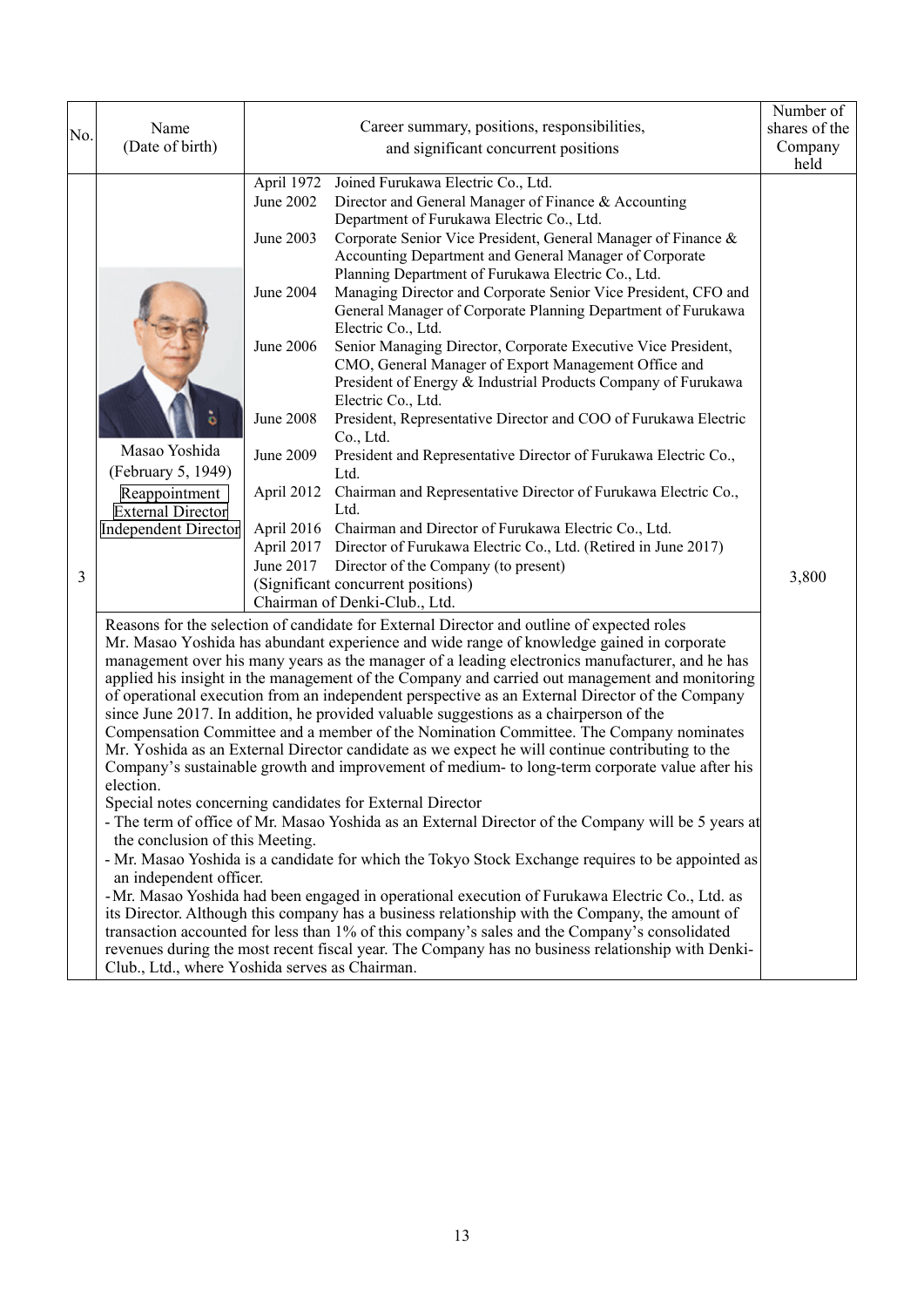|     | Name                                                                                                                                                                                                                                                                                      |                                | Career summary, positions, responsibilities,                                                                                                                                          | Number of<br>shares of the |  |  |
|-----|-------------------------------------------------------------------------------------------------------------------------------------------------------------------------------------------------------------------------------------------------------------------------------------------|--------------------------------|---------------------------------------------------------------------------------------------------------------------------------------------------------------------------------------|----------------------------|--|--|
| No. | (Date of birth)                                                                                                                                                                                                                                                                           |                                | and significant concurrent positions                                                                                                                                                  | Company                    |  |  |
|     |                                                                                                                                                                                                                                                                                           |                                |                                                                                                                                                                                       | held                       |  |  |
|     |                                                                                                                                                                                                                                                                                           | April 1978<br><b>July 2005</b> | Joined Ministry of Finance<br>Director-General, Fukuoka Regional Taxation Bureau of                                                                                                   |                            |  |  |
|     |                                                                                                                                                                                                                                                                                           |                                | National Tax Agency                                                                                                                                                                   |                            |  |  |
|     |                                                                                                                                                                                                                                                                                           | <b>July 2006</b>               | Deputy Director-General, Financial Bureau of Ministry of<br>Finance                                                                                                                   |                            |  |  |
|     |                                                                                                                                                                                                                                                                                           | <b>July 2007</b>               | Senior Deputy Director-General, Financial Bureau of                                                                                                                                   |                            |  |  |
|     |                                                                                                                                                                                                                                                                                           |                                | Ministry of Finance                                                                                                                                                                   |                            |  |  |
|     |                                                                                                                                                                                                                                                                                           | <b>July 2009</b>               | Director-General, Osaka Regional Taxation Bureau of                                                                                                                                   |                            |  |  |
|     |                                                                                                                                                                                                                                                                                           | <b>July 2010</b>               | National Tax Agency<br>Director-General, Financial Bureau of Ministry of Finance                                                                                                      |                            |  |  |
|     |                                                                                                                                                                                                                                                                                           |                                | (retired in August 2011)                                                                                                                                                              |                            |  |  |
|     |                                                                                                                                                                                                                                                                                           | October 2011                   | Chairman of Sompo Japan Research Institute Inc.                                                                                                                                       |                            |  |  |
|     |                                                                                                                                                                                                                                                                                           |                                | (currently Sompo Research Institute Inc.) (retired in June<br>2016)                                                                                                                   |                            |  |  |
|     |                                                                                                                                                                                                                                                                                           | March 2013                     | Registered as attorney, joined Tanabe & Partners (to                                                                                                                                  |                            |  |  |
|     |                                                                                                                                                                                                                                                                                           |                                | present)                                                                                                                                                                              |                            |  |  |
|     |                                                                                                                                                                                                                                                                                           | June 2015<br>June 2016         | Director of the Company (retired in June 2017)<br>Audit & Supervisory Board Member of NTT DATA                                                                                        |                            |  |  |
|     | Akio Nakamura<br>(July 21, 1955)                                                                                                                                                                                                                                                          |                                | Corporation (retired in June 2018)                                                                                                                                                    |                            |  |  |
|     | Reappointment                                                                                                                                                                                                                                                                             | June 2018                      | Director of the Company (to present)                                                                                                                                                  |                            |  |  |
|     | <b>External Director</b>                                                                                                                                                                                                                                                                  | April 2019                     | President and CEO, Japan Securities Depository Center,<br>Incorporated                                                                                                                |                            |  |  |
|     | <b>Independent Director</b>                                                                                                                                                                                                                                                               | June 2019                      | Director, President & CEO, Japan Securities Depository                                                                                                                                |                            |  |  |
|     |                                                                                                                                                                                                                                                                                           |                                | Center, Incorporated (to present)                                                                                                                                                     |                            |  |  |
|     |                                                                                                                                                                                                                                                                                           |                                | (Significant concurrent positions)<br>Special Partner of Tanabe & Partners                                                                                                            |                            |  |  |
|     |                                                                                                                                                                                                                                                                                           |                                | Director, President and CEO, Japan Securities Depository Center,                                                                                                                      |                            |  |  |
| 4   |                                                                                                                                                                                                                                                                                           | Incorporated                   |                                                                                                                                                                                       | 2,300                      |  |  |
|     |                                                                                                                                                                                                                                                                                           |                                | President and CEO, JASDEC DVP Clearing Corporation<br>Outside Director (Audit & Supervisory Committee Member), Ipet Insurance                                                         |                            |  |  |
|     |                                                                                                                                                                                                                                                                                           | Co., Ltd.                      |                                                                                                                                                                                       |                            |  |  |
|     | Reasons for the selection of candidate for External Director and outline of expected roles                                                                                                                                                                                                |                                |                                                                                                                                                                                       |                            |  |  |
|     | Mr. Akio Nakamura has provided accurate advice on the overall management of the Company<br>from an objective perspective as an External Director of the Company, as well as carried out                                                                                                   |                                |                                                                                                                                                                                       |                            |  |  |
|     | management and monitoring from an independent perspective, applying his abundant experience                                                                                                                                                                                               |                                |                                                                                                                                                                                       |                            |  |  |
|     |                                                                                                                                                                                                                                                                                           |                                | and wide range of knowledge gained in fields such as finance and taxation, from June 2015 to                                                                                          |                            |  |  |
|     |                                                                                                                                                                                                                                                                                           |                                | June 2017, and again from June 2018. In addition, he provided valuable suggestions as a member                                                                                        |                            |  |  |
|     |                                                                                                                                                                                                                                                                                           |                                | of the Compensation Committee and the Nomination Committee. The Company nominates Mr.<br>Nakamura as an External Director candidate as we expect he will continue contributing to the |                            |  |  |
|     |                                                                                                                                                                                                                                                                                           |                                | Company's sustainable growth and improvement of medium- to long-term corporate value after                                                                                            |                            |  |  |
|     | his election.                                                                                                                                                                                                                                                                             |                                |                                                                                                                                                                                       |                            |  |  |
|     | Special notes concerning candidates for External Director                                                                                                                                                                                                                                 |                                |                                                                                                                                                                                       |                            |  |  |
|     | - Mr. Akio Nakamura served for 2 years as an External Director of the Company from June 2015 to<br>June 2017, and again for 4 years since June 2018. The total term of office of Mr. Akio Nakamura                                                                                        |                                |                                                                                                                                                                                       |                            |  |  |
|     |                                                                                                                                                                                                                                                                                           |                                | as an External Director of the Company will be 6 years at the conclusion of this Meeting.                                                                                             |                            |  |  |
|     |                                                                                                                                                                                                                                                                                           |                                | - Mr. Akio Nakamura is a candidate for which the Tokyo Stock Exchange requires to be appointed                                                                                        |                            |  |  |
|     | as an independent officer.                                                                                                                                                                                                                                                                |                                | - Although the Company has business relationships with Japan Securities Depository Center,                                                                                            |                            |  |  |
|     |                                                                                                                                                                                                                                                                                           |                                | Incorporated, at which Mr. Akio Nakamura serves as Director, President and CEO, and Tanabe &                                                                                          |                            |  |  |
|     |                                                                                                                                                                                                                                                                                           |                                | Partners, at which he serves as a Special Partner, the amount of transaction accounted for less than                                                                                  |                            |  |  |
|     |                                                                                                                                                                                                                                                                                           |                                | 1% of the sales of these companies and the consolidated revenue of the Company, and the amount                                                                                        |                            |  |  |
|     | of transaction with Tanabe & Partners is ¥1 million during the most recent fiscal year. JASDEC<br>DVP Clearing Corporation, at which Mr. Nakamura serves as President and CEO, and Ipet<br>Insurance Co., Ltd., at which Mr. Nakamura serves as an Outside Director, do not have business |                                |                                                                                                                                                                                       |                            |  |  |
|     |                                                                                                                                                                                                                                                                                           |                                |                                                                                                                                                                                       |                            |  |  |
|     | relationships with the Company.                                                                                                                                                                                                                                                           |                                |                                                                                                                                                                                       |                            |  |  |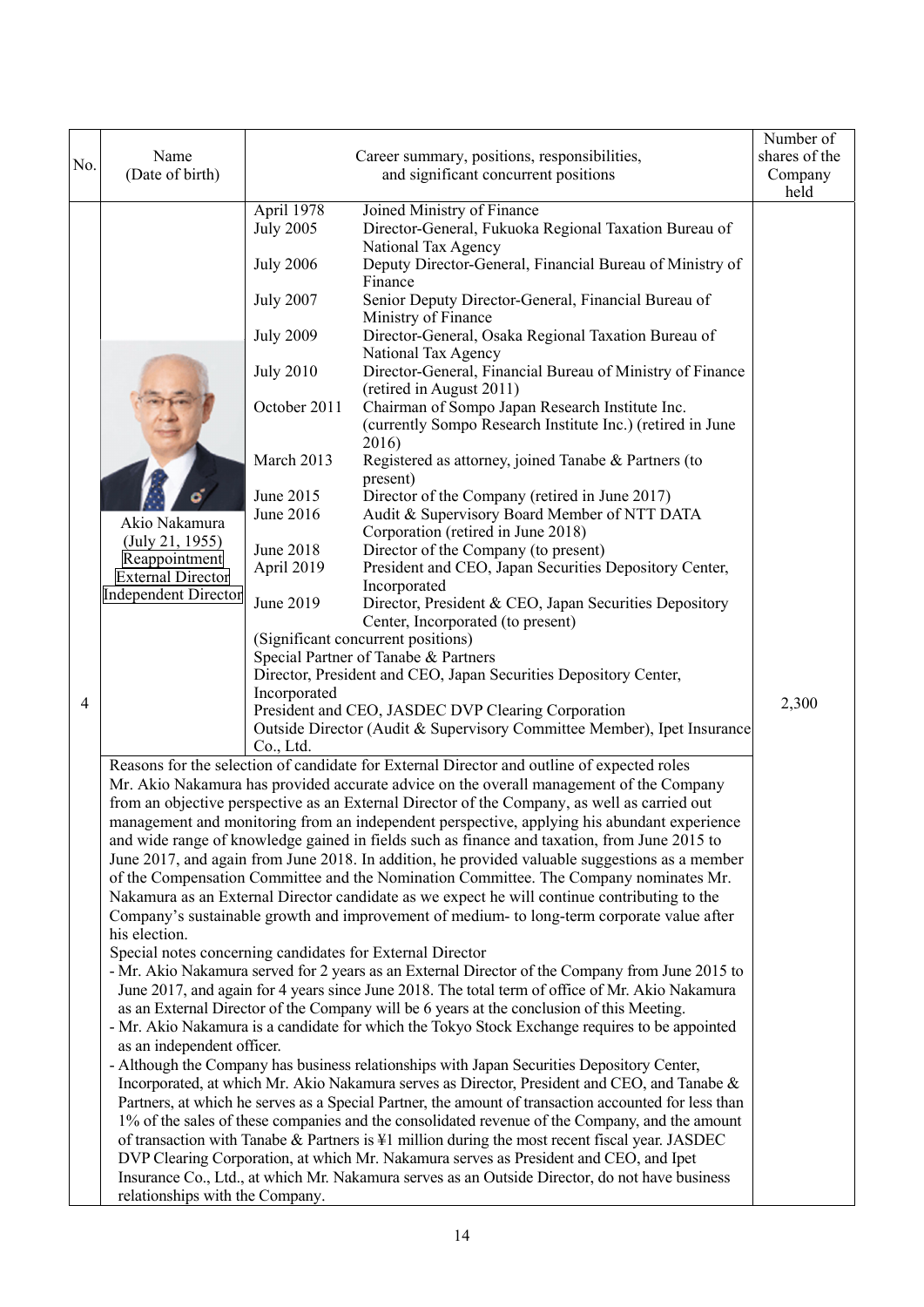| No. | Name<br>(Date of birth)                                                                                                                                                                                                        | Career summary, positions, responsibilities,<br>and significant concurrent positions                                                                                                                                                                                                                                                                                                                                                                                                                                                                                                                                                                                                                                                                                                                                                                                                                                                                                                                                                                                                                                                                                                                                                                                                                                                                                                                                                                                                                                                                                                                                                                                                                                                                                                                                                                                                                                                                                                                                                                                                                                                                                                                                                                                                                                                                                                                                                                                                                                                                                                                                                                                                                                                                                                                                                                                                                                                                                                                                                                  | Number of<br>shares of the |
|-----|--------------------------------------------------------------------------------------------------------------------------------------------------------------------------------------------------------------------------------|-------------------------------------------------------------------------------------------------------------------------------------------------------------------------------------------------------------------------------------------------------------------------------------------------------------------------------------------------------------------------------------------------------------------------------------------------------------------------------------------------------------------------------------------------------------------------------------------------------------------------------------------------------------------------------------------------------------------------------------------------------------------------------------------------------------------------------------------------------------------------------------------------------------------------------------------------------------------------------------------------------------------------------------------------------------------------------------------------------------------------------------------------------------------------------------------------------------------------------------------------------------------------------------------------------------------------------------------------------------------------------------------------------------------------------------------------------------------------------------------------------------------------------------------------------------------------------------------------------------------------------------------------------------------------------------------------------------------------------------------------------------------------------------------------------------------------------------------------------------------------------------------------------------------------------------------------------------------------------------------------------------------------------------------------------------------------------------------------------------------------------------------------------------------------------------------------------------------------------------------------------------------------------------------------------------------------------------------------------------------------------------------------------------------------------------------------------------------------------------------------------------------------------------------------------------------------------------------------------------------------------------------------------------------------------------------------------------------------------------------------------------------------------------------------------------------------------------------------------------------------------------------------------------------------------------------------------------------------------------------------------------------------------------------------------|----------------------------|
| 5   | Toshio Asano<br>(December 4, 1952)<br>Reappointment<br><b>External Director</b><br><b>Independent Director</b><br>term corporate value after his election.<br>at the conclusion of this Meeting.<br>as an independent officer. | April 1975<br>Joined Asahi Chemical Industry Co., Ltd. (currently Asahi<br>Kasei Corporation)<br>October 2003<br>Executive Officer, Asahi Kasei Pharma Corporation<br>April 2008<br>Director and Managing Executive Officer, Asahi Kasei<br>Pharma Corporation<br>April 2010<br>President, Presidential Executive Officer, Asahi Kasei<br>Pharma Corporation<br>April 2011<br>President, Presidential Executive Officer, Asahi Kasei<br>Pharma Corporation; Executive Officer, Asahi Kasei<br>Corporation<br>April 2014<br>Presidential Executive Officer, Asahi Kasei Corporation<br>June 2014<br>President & Representative Director, Presidential<br>Executive Officer, Asahi Kasei Corporation<br>April 2016<br>Director, Standing Counsellor, Asahi Kasei Corporation<br>June 2016<br>Standing Counsellor, Asahi Kasei Corporation (to present)<br>June 2019<br>Director of the Company (to present)<br>(Significant concurrent positions)<br>Outside Director of the Board of Maruho Co., Ltd.<br>Outside Director of MEDIPAL HOLDINGS CORPORATION<br><b>External Director of Daicel Corporation</b><br>Standing Counsellor of Asahi Kasei Corporation<br>Chairman, Japanese Foundation for Cancer Research<br>Reasons for the selection of candidate for External Director and outline of expected roles<br>Mr. Toshio Asano has led a major diversified chemicals company, and has abundant experience<br>and broad knowledge of corporate management. He has applied his insight in the management of<br>the Company and carried out management and monitoring from an independent perspective as an<br>External Director of the Company since June 2019. In addition, he provided valuable suggestions<br>as the chairperson of the Nomination Committee and a member of the Compensation Committee.<br>The Company nominates Mr. Asano as an External Director candidate as we expect he will<br>continue contributing to the Company's sustainable growth and improvement of medium- to long-<br>Special notes concerning candidates for External Director<br>- The term of office of Mr. Toshio Asano as an External Director of the Company will be 3 years<br>- Mr. Toshio Asano is a candidate for which the Tokyo Stock Exchange requires to be appointed<br>- Although the Company has a business relationship with Asahi Kasei Corporation, at which Mr.<br>Toshio Asano was engaged in management, and Japanese Foundation for Cancer Research, at<br>which he serves as Chairman, the amount of transaction accounted for less than 1% of the sale of<br>Asahi Kasei Corporation and Japanese Foundation for Cancer Research and the Company's<br>consolidated revenues during the most recent fiscal year. In addition, no donation has been made<br>to Japanese Foundation for Cancer Research. Maruho Co., Ltd., at which Mr. Asano serves as<br>Outside Director of the Board, MEDIPAL HOLDINGS CORPORATION, at which Mr. Asano<br>serves as Outside Director, and Daicel Corporation, at which Mr. Asano serves as External | Company held<br>1,100      |
|     |                                                                                                                                                                                                                                | Director, do not have business relationships with the Company.                                                                                                                                                                                                                                                                                                                                                                                                                                                                                                                                                                                                                                                                                                                                                                                                                                                                                                                                                                                                                                                                                                                                                                                                                                                                                                                                                                                                                                                                                                                                                                                                                                                                                                                                                                                                                                                                                                                                                                                                                                                                                                                                                                                                                                                                                                                                                                                                                                                                                                                                                                                                                                                                                                                                                                                                                                                                                                                                                                                        |                            |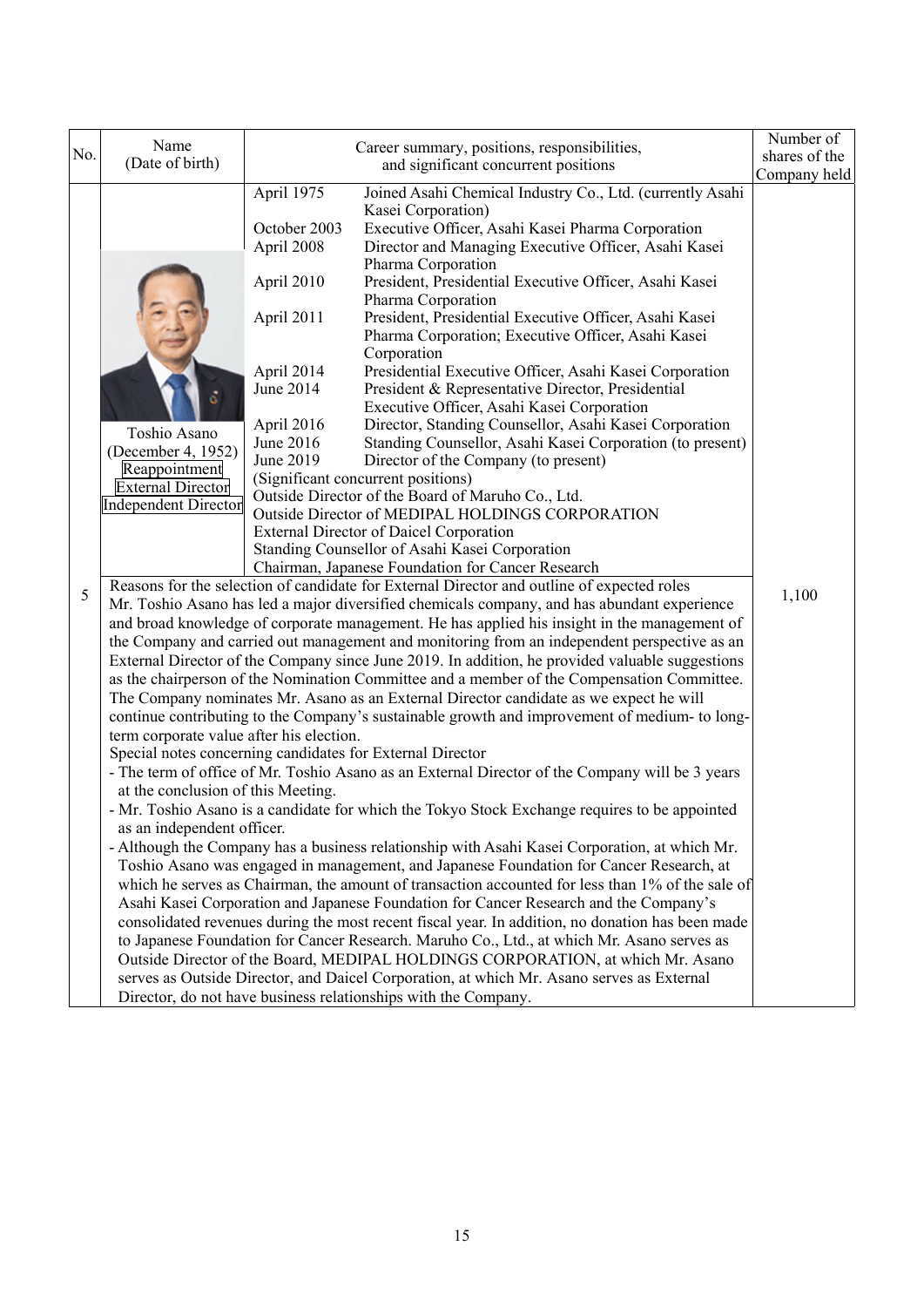| No. | Name<br>(Date of birth)                                                                                       | Career summary, positions, responsibilities,                                                                                                                                                                                                                                                                                                                                                                                                                                                                                                                                                                                                                                                                                                                                                                                                                                                                                                                                                                                                                                                                                                                                                                                                                                                                                                                                                                                                                                                                                                                                                                                                                                                                                                                                                                                                                                              | Number of<br>shares of the |
|-----|---------------------------------------------------------------------------------------------------------------|-------------------------------------------------------------------------------------------------------------------------------------------------------------------------------------------------------------------------------------------------------------------------------------------------------------------------------------------------------------------------------------------------------------------------------------------------------------------------------------------------------------------------------------------------------------------------------------------------------------------------------------------------------------------------------------------------------------------------------------------------------------------------------------------------------------------------------------------------------------------------------------------------------------------------------------------------------------------------------------------------------------------------------------------------------------------------------------------------------------------------------------------------------------------------------------------------------------------------------------------------------------------------------------------------------------------------------------------------------------------------------------------------------------------------------------------------------------------------------------------------------------------------------------------------------------------------------------------------------------------------------------------------------------------------------------------------------------------------------------------------------------------------------------------------------------------------------------------------------------------------------------------|----------------------------|
|     |                                                                                                               | and significant concurrent positions                                                                                                                                                                                                                                                                                                                                                                                                                                                                                                                                                                                                                                                                                                                                                                                                                                                                                                                                                                                                                                                                                                                                                                                                                                                                                                                                                                                                                                                                                                                                                                                                                                                                                                                                                                                                                                                      | Company held               |
|     | Miho Tanaka<br>(December 1, 1974)<br>Reappointment<br><b>External Director</b><br><b>Independent Director</b> | October 2004<br>Registered as attorney-at-law with the Daini Tokyo Bar<br>Association<br>Joined Asahi Koma Law Offices (currently Nishimura &<br>Asahi)<br>February 2007<br>Joined TMI Associates<br><b>July 2015</b><br>Partner of Shiba Management Legal Office (currently<br>Shiba & Tanaka Law Offices) (to present)<br>June 2021<br>Director of the Company (to present)<br>(Significant concurrent positions)<br>Partner of Shiba & Tanaka Law Offices<br>Outside Corporate Auditor of Solasto Corporation<br>Outside Auditor of Pacific Porter, Inc.<br>Supervisory Director of Marimo Regional Revitalization REIT, Inc.<br>Supervisory Director of JINUSHI Private REIT Investment Corporation                                                                                                                                                                                                                                                                                                                                                                                                                                                                                                                                                                                                                                                                                                                                                                                                                                                                                                                                                                                                                                                                                                                                                                                   |                            |
| 6   | the conclusion of this Meeting.<br>an independent officer.                                                    | Reasons for the selection of candidate for External Director and outline of expected roles<br>Although Ms. Miho Tanaka has never been directly involved in corporate management, she has<br>abundant experience and knowledge in corporate affairs and M&A as an attorney-at-law, and has<br>served as an External Director of the Company since June 2021, using her deep insight and<br>abundant experience in the Company's management and providing management oversight from<br>an independent perspective. In addition, she provided valuable suggestions as a member of the<br>Compensation Committee and the Nomination Committee. The Company nominates Ms. Tanaka<br>as an External Director candidate as we expect she will continue contributing to the Company's<br>sustainable growth and improvement of medium- to long-term corporate value after her election.<br>Special notes concerning candidates for External Director<br>- The term of office of Ms. Miho Tanaka as an External Director of the Company will be 1 year at<br>- Ms. Miho Tanaka is a candidate for which the Tokyo Stock Exchange requires to be appointed as<br>- Although the Company has a business relationship with Solasto Corporation, at which Miho<br>Tanaka serves as Outside Corporate Auditor, the amount of transaction accounted for less than 1%<br>of the sale of Solasto Corporation and the Company's consolidated revenues during the most<br>recent fiscal year. The Company has no business relationship with Shiba & Tanaka Law Offices,<br>at which Miho Tanaka serves as Partner, Pacific Porter, Inc., at which she serves as Outside<br>Auditor, or Marimo Regional Revitalization REIT, Inc. and JINUSHI Private REIT Investment<br>Corporation, at which she serves as Supervisory Director.<br>- The name of Ms. Miho Tanaka on the family register is Miho Takahashi. |                            |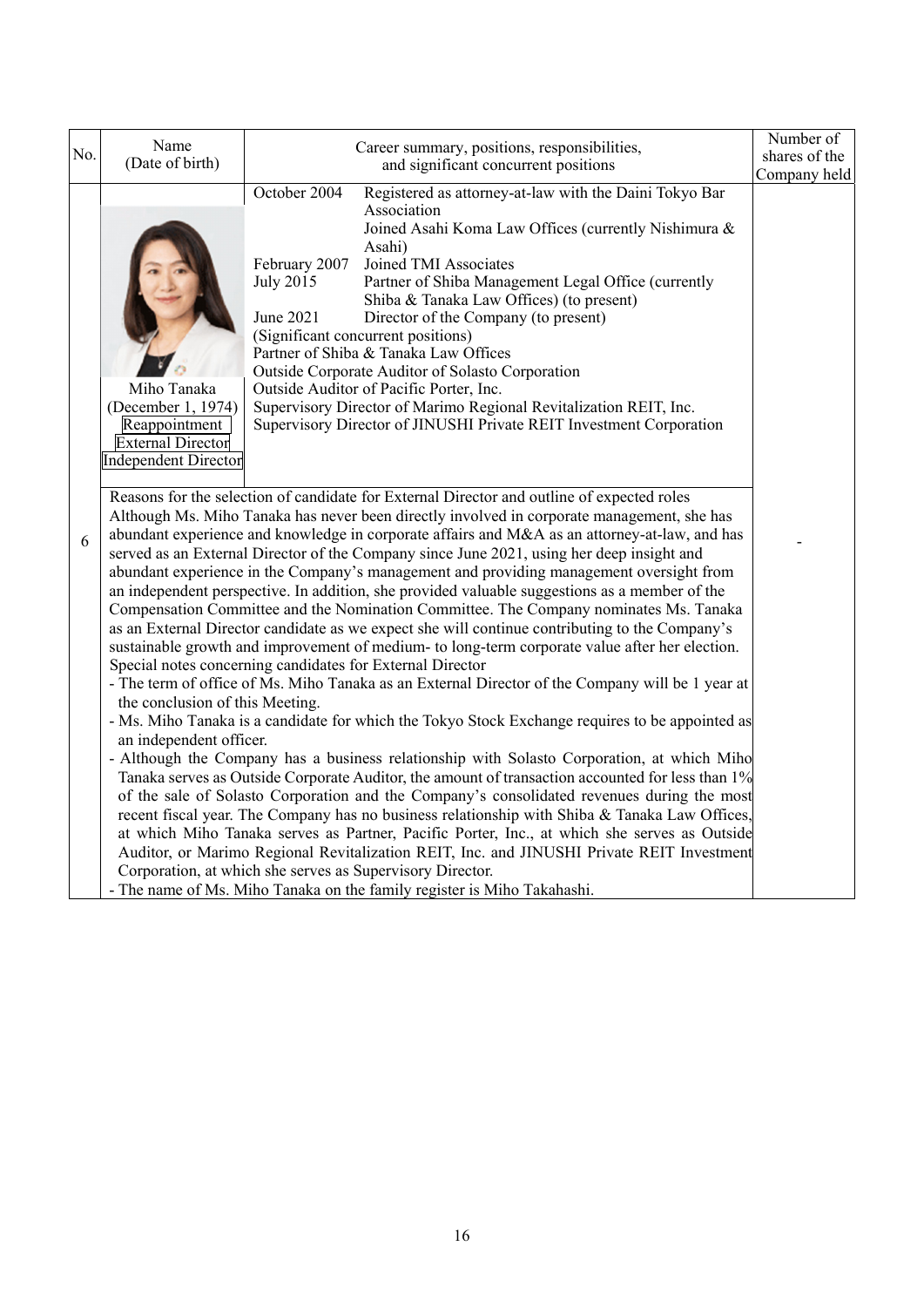| No.    | Name<br>(Date of birth)                                                                                      | Career summary, positions, responsibilities,<br>and significant concurrent positions                                                                                                                                                                                                                                                                                                                                                                                                                                                                                                                                                                                                                                                                                                                                                                                                                                                                                                                                                                                                                                                                                                                                                                                                                                                                                                                                                                                                                                                                                                                    | Number of<br>shares of the |
|--------|--------------------------------------------------------------------------------------------------------------|---------------------------------------------------------------------------------------------------------------------------------------------------------------------------------------------------------------------------------------------------------------------------------------------------------------------------------------------------------------------------------------------------------------------------------------------------------------------------------------------------------------------------------------------------------------------------------------------------------------------------------------------------------------------------------------------------------------------------------------------------------------------------------------------------------------------------------------------------------------------------------------------------------------------------------------------------------------------------------------------------------------------------------------------------------------------------------------------------------------------------------------------------------------------------------------------------------------------------------------------------------------------------------------------------------------------------------------------------------------------------------------------------------------------------------------------------------------------------------------------------------------------------------------------------------------------------------------------------------|----------------------------|
|        | Tsuyoshi Numagami<br>(March 27, 1960)<br>New Appointment<br><b>External Director</b><br>Independent Director | April 2000<br>Professor, Graduate School of Commerce and<br>Management, Hitotsubashi University<br>Dean of Graduate School, Graduate School of Commerce<br>January 2011<br>and Management, Hitotsubashi University<br>December 2014 Director, Vice President, Hitotsubashi University<br>Professor, Graduate School of Business Administration,<br>April 2018<br>Hitotsubashi University (to present)<br>(Significant concurrent positions)<br>Outside Audit & Supervisory Board Member, JFE Holdings, Inc.<br>President, Academy of Management, Japan Productivity Center<br>Professor, Tokyo Institute of Technology, School of Energy and Information                                                                                                                                                                                                                                                                                                                                                                                                                                                                                                                                                                                                                                                                                                                                                                                                                                                                                                                                                | Company held               |
| $\tau$ | appointed as an independent officer.<br>professor.                                                           | Reasons for the selection of candidate for External Director and outline of expected roles<br>Although Mr. Tsuyoshi Numagami has never been directly involved in corporate management, he<br>has deep academic knowledge as a corporate management researcher, particularly in corporate<br>strategy and organization, is familiar with a variety of industrial fields, and is able to use his deep<br>insight and knowledge in the Company's management and to provide management oversight from<br>an independent perspective. The Company nominates Mr. Numagami as an External Director<br>candidate as we expect he will contribute to the Company's sustainable growth and improvement<br>of medium- to long-term corporate value after his election.<br>Special notes concerning candidates for External Director<br>- Mr. Tsuyoshi Numagami is a candidate for which the Tokyo Stock Exchange requires to be<br>- JFE Holdings, Inc., at which Mr. Tsuyoshi Numagami serves as Outside Audit & Supervisory<br>Board Member, and Japan Productivity Center, at which he serves as President, Academy of<br>Management have business relationships with the Company, but the amount of transaction<br>accounted for less than 1% of the sale of JFE Holdings, Inc. and Japan Productivity Center, and<br>the Company's consolidated revenues during the most recent fiscal year. No donations were made<br>to Japan Productivity Center. There is no business relationship between the Company and<br>Hitotsubashi University and Tokyo Institute of Technology at which Mr. Numagami serves as a |                            |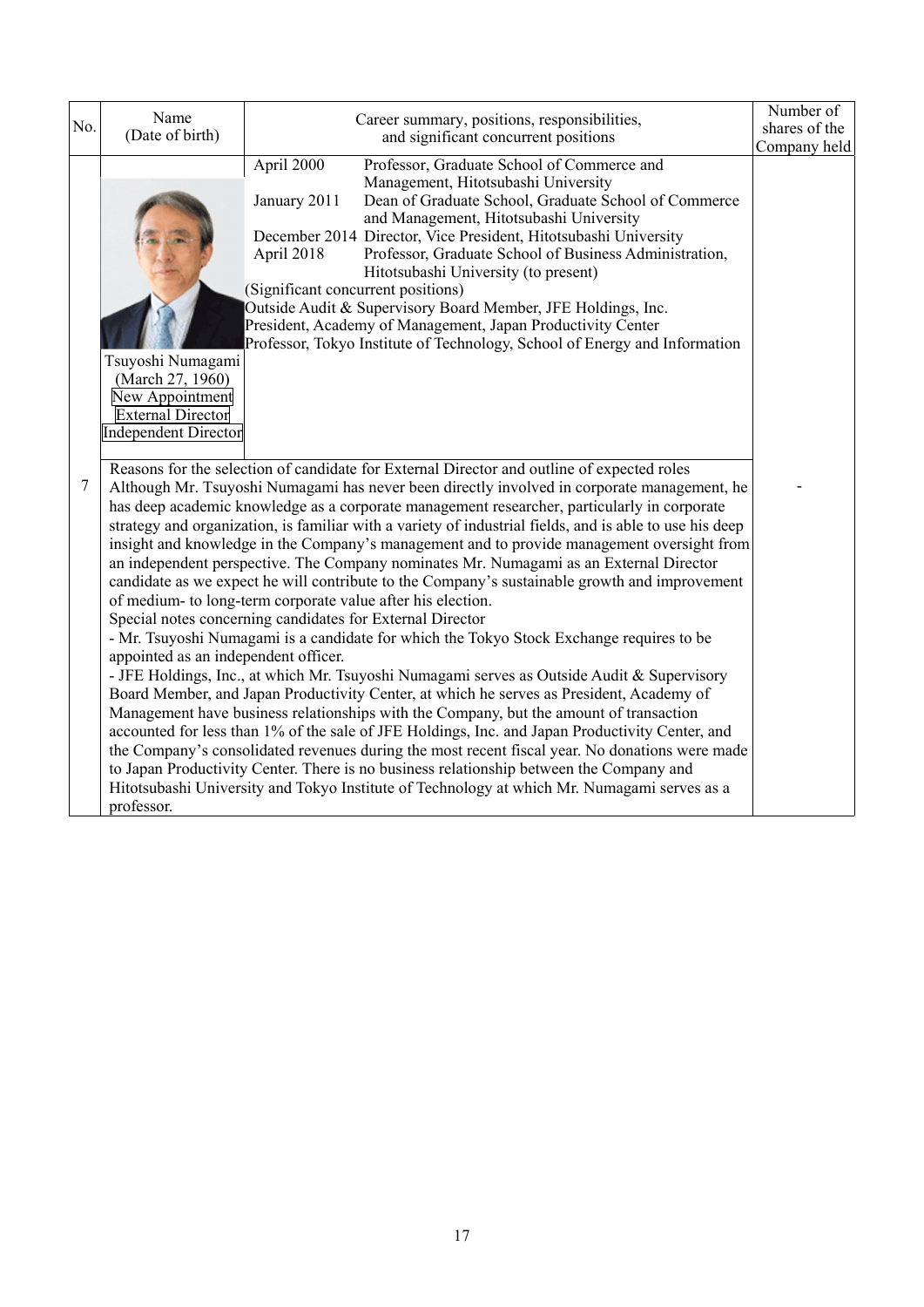|          | Name                                                                                                                                                                                                                          |                                                                                                                                                             | Number of                                                                                                                                                                                                                                                                                                                                                                                                                                                                                                                                                                                                                                                                                                                                                                                                                                                                                                                                                                                                                                                                                                                                                                                                                                                                                                                                                                                                                                                                                                                                                                                                                           |                                        |  |  |
|----------|-------------------------------------------------------------------------------------------------------------------------------------------------------------------------------------------------------------------------------|-------------------------------------------------------------------------------------------------------------------------------------------------------------|-------------------------------------------------------------------------------------------------------------------------------------------------------------------------------------------------------------------------------------------------------------------------------------------------------------------------------------------------------------------------------------------------------------------------------------------------------------------------------------------------------------------------------------------------------------------------------------------------------------------------------------------------------------------------------------------------------------------------------------------------------------------------------------------------------------------------------------------------------------------------------------------------------------------------------------------------------------------------------------------------------------------------------------------------------------------------------------------------------------------------------------------------------------------------------------------------------------------------------------------------------------------------------------------------------------------------------------------------------------------------------------------------------------------------------------------------------------------------------------------------------------------------------------------------------------------------------------------------------------------------------------|----------------------------------------|--|--|
|          |                                                                                                                                                                                                                               |                                                                                                                                                             |                                                                                                                                                                                                                                                                                                                                                                                                                                                                                                                                                                                                                                                                                                                                                                                                                                                                                                                                                                                                                                                                                                                                                                                                                                                                                                                                                                                                                                                                                                                                                                                                                                     |                                        |  |  |
| No.<br>8 | (Date of birth)<br>Akihiko Okada<br>(February 28, 1960)<br>Reappointment<br>Reasons for the selection of candidate for Director                                                                                               | April 1983<br>April 2009<br>April 2014<br>April 2016<br>April 2017<br><b>July 2018</b><br>April 2019<br>June 2019<br>April 2020<br>April 2021<br>April 2022 | Career summary, positions, responsibilities,<br>and significant concurrent positions<br>Joined ITOCHU Corporation<br>General Manager, Metals & Mineral/Energy Planning &<br>Coordinating Department of ITOCHU Corporation<br>Executive Officer, Chief Operating Officer, Metals &<br>Mineral Resources Division of ITOCHU Corporation<br>Executive Officer, Chief Operating Officer, Steel, Non-<br>Ferrous & Solar Division of ITOCHU Corporation<br>Managing Executive Officer, Chief Operating Officer,<br>Steel, Non-Ferrous & Solar Division of ITOCHU<br>Corporation<br>Deputy President and Executive Officer in charge of<br>Operation Headquarters and Business Headquarters of the<br>Company<br>Deputy President and Executive Officer, Responsible for<br>Operation Headquarters of the Company<br>Deputy President, Director and Executive Officer,<br>Responsible for Operation Headquarters of the Company<br>Deputy President, Director and Executive Officer,<br>Assistant to President of the Company<br>Deputy President, Director and Executive Officer,<br>Responsible for Audit Unit of the Company<br>Deputy President, Director and Executive Officer;<br>President, Audit Unit of the Company (to present)<br>(Significant concurrent positions)<br>President and Representative Director, TC Business Experts, Inc.<br>Mr. Akihiko Okada has provided appropriate management and oversight as Director of the<br>Company since June 2019, applying his abundant experience and wide range of knowledge gained<br>in corporate management at a general trading company and operational execution in fields | shares of the<br>Company held<br>3,000 |  |  |
|          | including international business and sales. The Company nominates Mr. Okada as a Director<br>candidate as he will be able to continue contributing to the Company's sustainable growth and<br>improvement of corporate value. |                                                                                                                                                             |                                                                                                                                                                                                                                                                                                                                                                                                                                                                                                                                                                                                                                                                                                                                                                                                                                                                                                                                                                                                                                                                                                                                                                                                                                                                                                                                                                                                                                                                                                                                                                                                                                     |                                        |  |  |

| No. | Name<br>(Date of birth)                                                                                 |                                                                                 | Career summary, positions, responsibilities,<br>and significant concurrent positions                                                                                                                                                                                                                                                                                                                                                                                                                                                                                                                                                                                                                                                                                                                                                                                                    | Number of<br>shares of the<br>Company held |  |  |  |
|-----|---------------------------------------------------------------------------------------------------------|---------------------------------------------------------------------------------|-----------------------------------------------------------------------------------------------------------------------------------------------------------------------------------------------------------------------------------------------------------------------------------------------------------------------------------------------------------------------------------------------------------------------------------------------------------------------------------------------------------------------------------------------------------------------------------------------------------------------------------------------------------------------------------------------------------------------------------------------------------------------------------------------------------------------------------------------------------------------------------------|--------------------------------------------|--|--|--|
| 9   | Hiroshi Sato<br>(May 1, 1960)<br>New Appointment<br>Reasons for the selection of candidate for Director | April 1984<br>April 2009<br>April 2015<br>April 2018<br>April 2019<br>June 2021 | Joined ITOCHU Corporation<br>General Manager, Marine Department, ITOCHU<br>Corporation<br>Executive Officer, General Manager, Plant Project, Marine<br>& Aerospace Division, ITOCHU Corporation<br>Managing Executive Officer, General Manager, Plant<br>Project, Marine & Aerospace Division, ITOCHU<br>Corporation<br>Managing Executive Officer, Chief Executive for Europe,<br><b>ITOCHU</b> Corporation<br>Senior Managing Executive Officer in charge of<br>Equipment Leasing Business Development Unit and<br>Specialty Finance Business Unit 1 of the Company (to<br>present)<br>Mr. Hiroshi Sato has utilized his abundant experience and wide-ranging insight gained from his<br>involvement in corporate management and the execution of overseas and sales operations in a<br>general trading company. The Company nominates Mr. Sato as a Director candidate as he will be | 200                                        |  |  |  |
|     | able to contribute to the Company's sustainable growth and improvement of corporate value.              |                                                                                 |                                                                                                                                                                                                                                                                                                                                                                                                                                                                                                                                                                                                                                                                                                                                                                                                                                                                                         |                                            |  |  |  |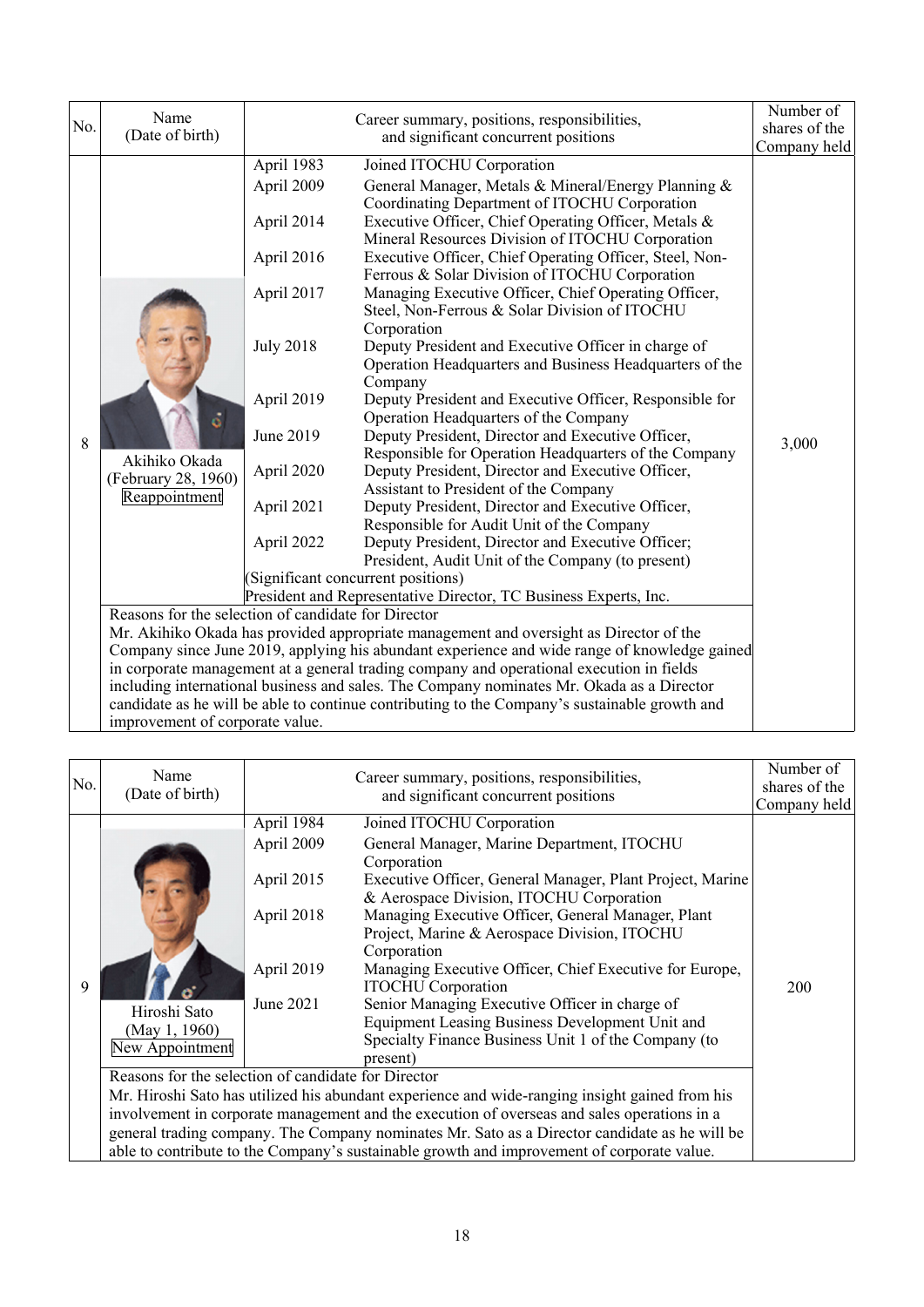| No. | Name<br>(Date of birth)                                                                                                          |                                                                                                                            | Career summary, positions, responsibilities,<br>and significant concurrent positions<br>Company held                                                                                                                                                                                                                                                                                                                                                                                                                                                                                                                                                                                                                                                                                                                                                                                                                                                                                                                                                                                                                                                                                                                                                                                                                                                                                                                                                                                                                        |       |  |
|-----|----------------------------------------------------------------------------------------------------------------------------------|----------------------------------------------------------------------------------------------------------------------------|-----------------------------------------------------------------------------------------------------------------------------------------------------------------------------------------------------------------------------------------------------------------------------------------------------------------------------------------------------------------------------------------------------------------------------------------------------------------------------------------------------------------------------------------------------------------------------------------------------------------------------------------------------------------------------------------------------------------------------------------------------------------------------------------------------------------------------------------------------------------------------------------------------------------------------------------------------------------------------------------------------------------------------------------------------------------------------------------------------------------------------------------------------------------------------------------------------------------------------------------------------------------------------------------------------------------------------------------------------------------------------------------------------------------------------------------------------------------------------------------------------------------------------|-------|--|
| 10  | Toshio Kitamura<br>(April 6, 1963)<br>New Appointment<br>Reasons for the selection of candidate for Director<br>corporate value. | April 1986<br>April 2011<br>May 2013<br>April 2015<br>April 2016<br>April 2019<br>January 2020<br>April 2020<br>April 2022 | Joined Dai-Ichi Kangyo Bank, Limited<br>General Manager, Europe Sales Division 1, Mizuho<br>Corporate Bank, Ltd.<br>Deputy President, East Asia & ASEAN Business Division<br>of the Company<br>Deputy President, Global Business Unit of the Company<br>Executive Officer of the Company<br>Managing Executive Officer; President, International<br>Business Unit II of the Company<br>Managing Executive Officer; President, Global Business<br>Unit II; Deputy President, International Business<br>Development Unit; Deputy President, International<br>Business Unit I of the Company<br>Managing Executive Officer; President, International<br>Business Development Unit; President, International<br>Business Unit of the Company<br>Senior Managing Executive Officer; President,<br>International Business Development Unit; President,<br>International Business Unit of the Company (to present)<br>(Significant concurrent positions)<br>Director and Vice Chairman, CSI Leasing, Inc.<br>Director and Chairman, BPI Century Tokyo Lease & Finance Corporation<br>Director and Chairman, Tokyo Century (USA) Inc.<br>Mr. Toshio Kitamura has abundant experience and insight from his involvement in overseas and<br>sales operations at financial institutions and in the execution of sales, overseas and other<br>operations at the Company. The Company nominates Mr. Kitamura as a Director candidate as he<br>will contribute to the Company's sustainable growth and improvement of medium- to long-term | 2,400 |  |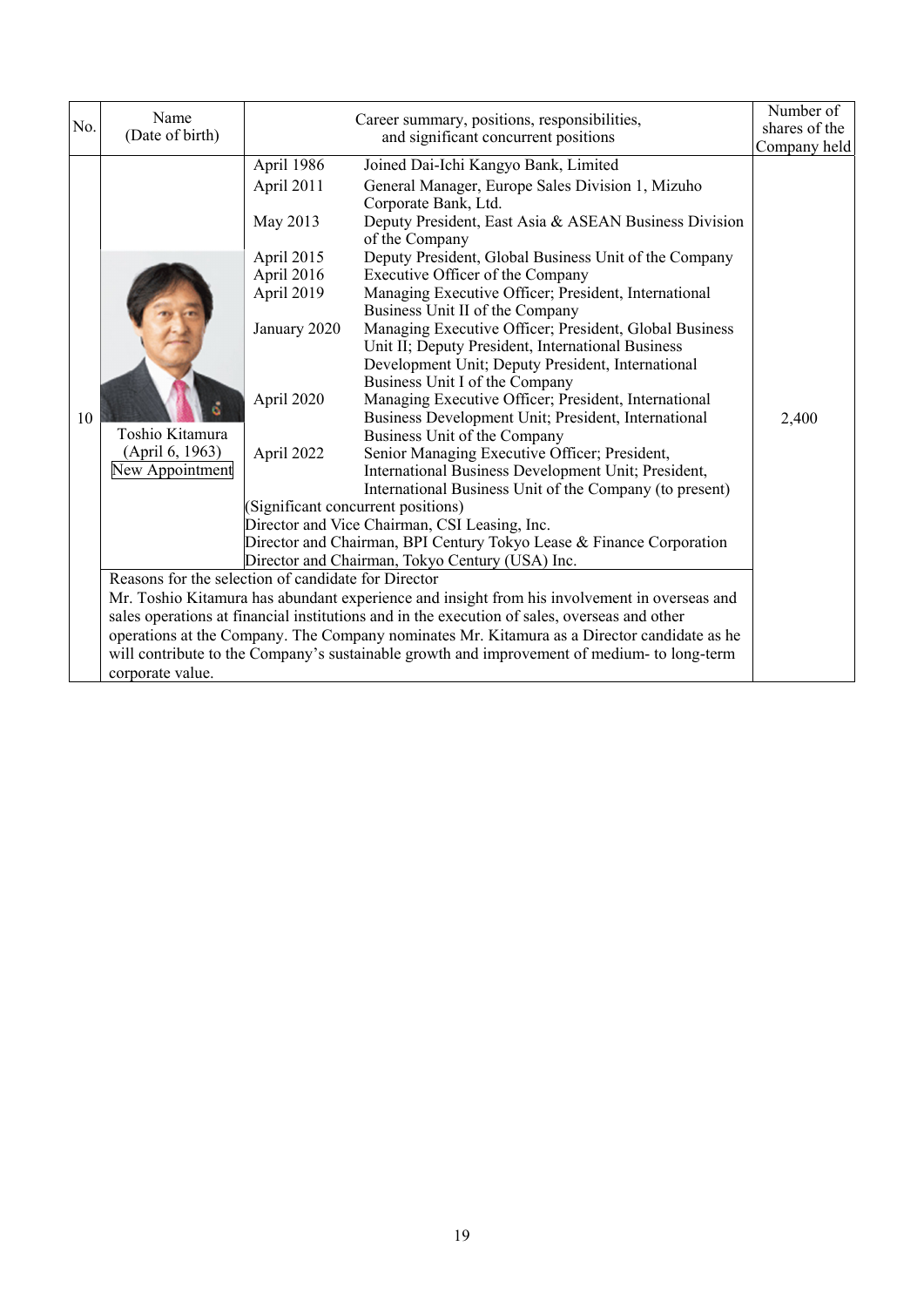| No. | Name<br>(Date of birth)                                                                                     |                                                                                                                                      | Career summary, positions, responsibilities,<br>and significant concurrent positions                                                                                                                                                                                                                                                                                                                                                                                                                                                                                                                                                                                                                                                                                                                                                                                                                                                                                                                                                                                                                                                                                                                                                                                                                                                                                                   | Number of<br>shares of the<br>Company held |
|-----|-------------------------------------------------------------------------------------------------------------|--------------------------------------------------------------------------------------------------------------------------------------|----------------------------------------------------------------------------------------------------------------------------------------------------------------------------------------------------------------------------------------------------------------------------------------------------------------------------------------------------------------------------------------------------------------------------------------------------------------------------------------------------------------------------------------------------------------------------------------------------------------------------------------------------------------------------------------------------------------------------------------------------------------------------------------------------------------------------------------------------------------------------------------------------------------------------------------------------------------------------------------------------------------------------------------------------------------------------------------------------------------------------------------------------------------------------------------------------------------------------------------------------------------------------------------------------------------------------------------------------------------------------------------|--------------------------------------------|
| 11  | Mahoko Hara<br>(January 23, 1965)<br>New Appointment<br>Reasons for the selection of candidate for Director | April 1987<br>March 2011<br>April 2013<br>April 2015<br>April 2016<br>April 2018<br>April 2020<br>(Significant concurrent positions) | Joined Dai-Ichi Kangyo Bank, Limited<br>November 2007 General Manager, Market Product Development<br>Department, Shinsei Bank, Limited<br>Senior Manager, Finance Business Unit of the Company<br>Executive Officer; General Manager, Finance Business<br>Development Office<br>Executive Officer; Deputy President, Finance Business<br>Unit of the Company<br>Managing Executive Officer; Deputy President, Specialty<br>Finance Business Unit I; Deputy President, Global<br>Business Unit of the Company<br>Managing Executive Officer; President, Specialty Finance<br>Business Development Unit; Deputy President, Specialty<br>Finance Business Unit I; Deputy President, International<br>Business Unit II of the Company<br>Senior Managing Executive Officer; Deputy President,<br>Specialty Finance Business Development Unit; Deputy<br>President, Specialty Finance Business Unit I of the<br>Company (to present)<br>Director and Executive Chairperson, Aviation Capital Group LLC<br>Ms. Mahoko Hara has abundant experience in planning and product development at financial<br>institutions, as well as in the execution of overseas and sales operations at the Company. The<br>Company nominates Ms. Hara as a Director candidate as we expect she will contribute to the<br>Company's sustainable growth and improvement of medium- to long-term corporate value. | 2,300                                      |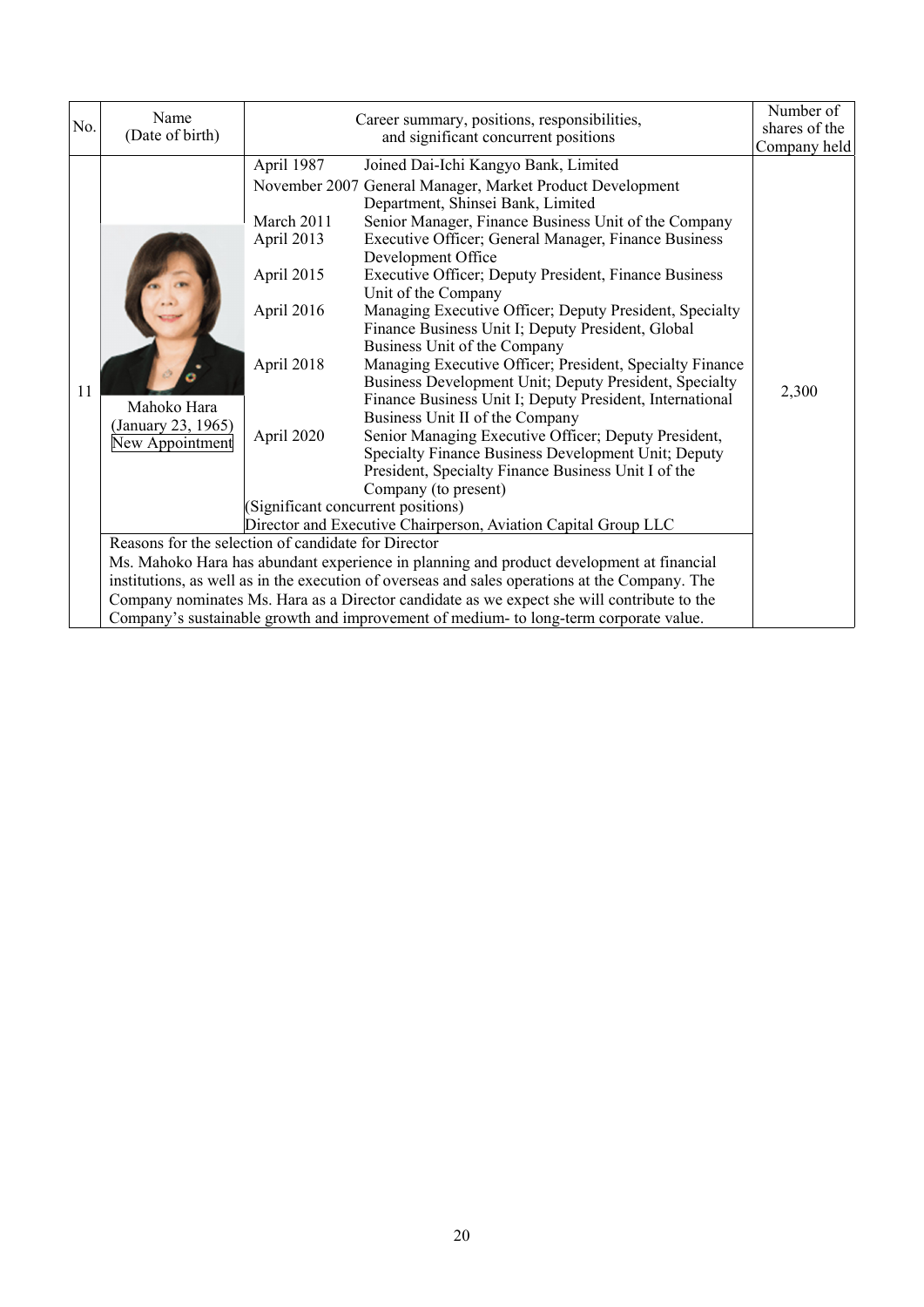| No. | Name<br>(Date of birth)                                                                                                                                                                     |                                                                                                                 | Career summary, positions, responsibilities,<br>and significant concurrent positions                                                                                                                                                                                                                                                                                                                                                                                                                                                                                                                                                                                                                                                                                                                                                                                                       | Number of<br>shares of the<br>Company held |  |  |  |
|-----|---------------------------------------------------------------------------------------------------------------------------------------------------------------------------------------------|-----------------------------------------------------------------------------------------------------------------|--------------------------------------------------------------------------------------------------------------------------------------------------------------------------------------------------------------------------------------------------------------------------------------------------------------------------------------------------------------------------------------------------------------------------------------------------------------------------------------------------------------------------------------------------------------------------------------------------------------------------------------------------------------------------------------------------------------------------------------------------------------------------------------------------------------------------------------------------------------------------------------------|--------------------------------------------|--|--|--|
| 12  | Tatsuya Hirasaki<br>March 22, 1968)<br>Reappointment                                                                                                                                        | April 1990<br>October 2008<br>April 2009<br>October 2013<br>April 2017<br>April 2020<br>June 2021<br>April 2022 | Joined Tokyo Leasing Co., Ltd.<br>General Manager of Accounting Division of Tokyo<br>Leasing Co., Ltd.<br>General Manager of Accounting Division II of the<br>Company<br>General Manager of Accounting Division of the Company<br>Executive Officer, General Manager of Corporate Planning<br>Division and General Manager of Accounting Division of<br>the Company<br>Managing Executive Officer; President, Accounting Unit;<br>Deputy President, Corporate Planning Unit and General<br>Manager of Corporate Planning Division of the Company<br>Director and Managing Executive Officer; President,<br>Accounting Unit; Deputy President, Corporate Planning<br>Unit and General Manager of Corporate Planning Division<br>of the Company<br>Director and Managing Executive Officer; President,<br>Corporate Planning Unit; President, Accounting Unit of the<br>Company (to present) | 2,600                                      |  |  |  |
|     | Reasons for the selection of candidate for Director<br>Mr. Tatsuya Hirasaki has abundant experience and wide range of knowledge gained in operational                                       |                                                                                                                 |                                                                                                                                                                                                                                                                                                                                                                                                                                                                                                                                                                                                                                                                                                                                                                                                                                                                                            |                                            |  |  |  |
|     | execution in fields including accounting and corporate planning at the Company, and he has                                                                                                  |                                                                                                                 |                                                                                                                                                                                                                                                                                                                                                                                                                                                                                                                                                                                                                                                                                                                                                                                                                                                                                            |                                            |  |  |  |
|     | provided appropriate management and oversight as Director since June 2021. The Company<br>nominates Mr. Hirasaki as a Director candidate as he will be able to continue contributing to the |                                                                                                                 |                                                                                                                                                                                                                                                                                                                                                                                                                                                                                                                                                                                                                                                                                                                                                                                                                                                                                            |                                            |  |  |  |
|     | Company's sustainable growth and improvement of medium- to long-term corporate value.                                                                                                       |                                                                                                                 |                                                                                                                                                                                                                                                                                                                                                                                                                                                                                                                                                                                                                                                                                                                                                                                                                                                                                            |                                            |  |  |  |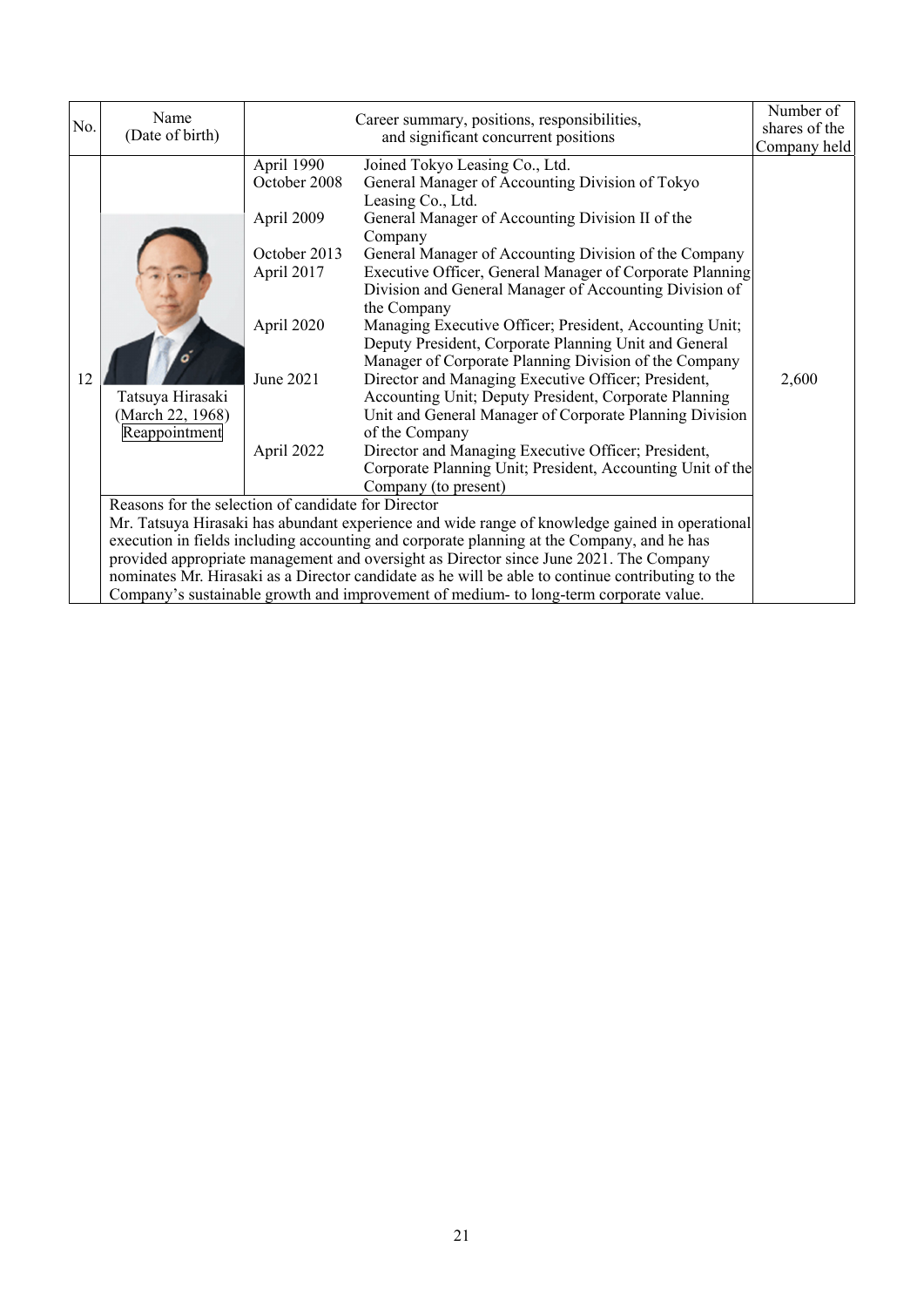| No. | Name<br>(Date of birth)                                                                                                                  |                                                                                                                         | Career summary, positions, responsibilities,<br>and significant concurrent positions                                                                                                                                                                                                                                                                                                                                                                                                                                                                                                                                                                                                                                                                                                                                                                                                                                                                                                                                                                                                                                                                                                                                                    | Number of<br>shares of the<br>Company held |
|-----|------------------------------------------------------------------------------------------------------------------------------------------|-------------------------------------------------------------------------------------------------------------------------|-----------------------------------------------------------------------------------------------------------------------------------------------------------------------------------------------------------------------------------------------------------------------------------------------------------------------------------------------------------------------------------------------------------------------------------------------------------------------------------------------------------------------------------------------------------------------------------------------------------------------------------------------------------------------------------------------------------------------------------------------------------------------------------------------------------------------------------------------------------------------------------------------------------------------------------------------------------------------------------------------------------------------------------------------------------------------------------------------------------------------------------------------------------------------------------------------------------------------------------------|--------------------------------------------|
| 13  | Shunichi Asada<br>(March 22, 1949)<br>Reappointment<br>Reasons for the selection of candidate for Director<br>long-term corporate value. | April 1972<br>June 2000<br>April 2002<br>April 2004<br>June 2005<br>June 2007<br>April 2008<br>April 2009<br>April 2020 | Joined The Dai-Ichi Kangyo Bank, Limited<br>Executive Officer, General Manager of Market Planning<br>Office of The Dai-Ichi Kangyo Bank, Limited<br>Managing Executive Officer, Officer in charge of Sales of<br>Mizuho Corporate Bank, Ltd.<br>Managing Director of Mizuho Bank, Ltd.<br>Deputy President, Head of Internal Audit Group of Mizuho<br>Financial Group, Inc.<br>Deputy President, Representative Director of Tokyo<br>Leasing Co., Ltd.<br>President & CEO, Representative Director of Tokyo<br>Leasing Co., Ltd.<br>President & CEO, Representative Director of the Company<br>Chairman, Representative Director of the Company (to<br>present)<br>Mr. Shunichi Asada has provided appropriate management and oversight as Director of Tokyo<br>Leasing Co., Ltd. since June 2007 and of the Company since April 2009, applying his abundant<br>experience and wide range of knowledge gained in corporate management at financial<br>institutions and operational execution in fields including sales, markets, and international<br>business. The Company nominates Mr. Asada as a Director candidate as he will be able to<br>continue contributing to the Company's sustainable growth and improvement of medium-to | 28,345                                     |

Notes: 1. No material conflict of interest exists between the Company and any of the above candidates for Directors.

- 2. Messrs. Masao Yoshida, Akio Nakamura, Toshio Asano, Ms. Miho Tanaka and Mr. Tsuyoshi Nakagami are candidates for External Director.
- 3. Matters concerning the candidates for External Director

 $\overline{a}$ 

- 1) The Company has concluded an agreement on limitation of liability with Messrs. Masao Yoshida, Akio Nakamura, Toshio Asano and Ms. Miho Tanaka to limit their liability for damages in case of failure to perform their duties to the extent specified by laws and regulations and will enter into the same agreement upon the approval of their reelection.
- 2) Upon the approval of Mr. Tsuyoshi Nakagami's election, the Company will enter into an agreement on limitation of liability with her to limit his liabilities for damages arising from a failure to perform his duties to the extent specified by laws and regulations.
- 4. The Company has concluded a directors and officers liability insurance contract with an insurance company for all of its Directors as insured persons to cover damages and litigation expenses in the event that a claim for damages is made against the insured due to an act committed by Directors who are included as insured in their capacity as such. However, there are grounds for exemptions. For example, losses or damage an insured person has caused intentionally or with gross negligence will not be covered. The Company will continue this insurance contract, and if each candidate is appointed as Director, he/she will be included as the insured under this insurance contract.

#### **Policies and Procedures for Nominating and Appointing Candidates for Directors**

Regarding the nomination and appointment of candidates for Directors, taking into consideration the fiduciary responsibility to stakeholders, the Company nominates the persons who are qualified for contributing to the Company's sustainable growth and improvement of medium- to long-term corporate value, based on expertise, wide range of knowledge, and abundant experience gained in corporate management and operational execution. The nomination and appointment of candidates for Directors are decided by the Board of Directors with reference to opinions of the Nomination Committee. The Nomination Committee, which is an advisory body of the Board of Directors, is chaired by an independent External Director, and the majority of its members are independent External Directors.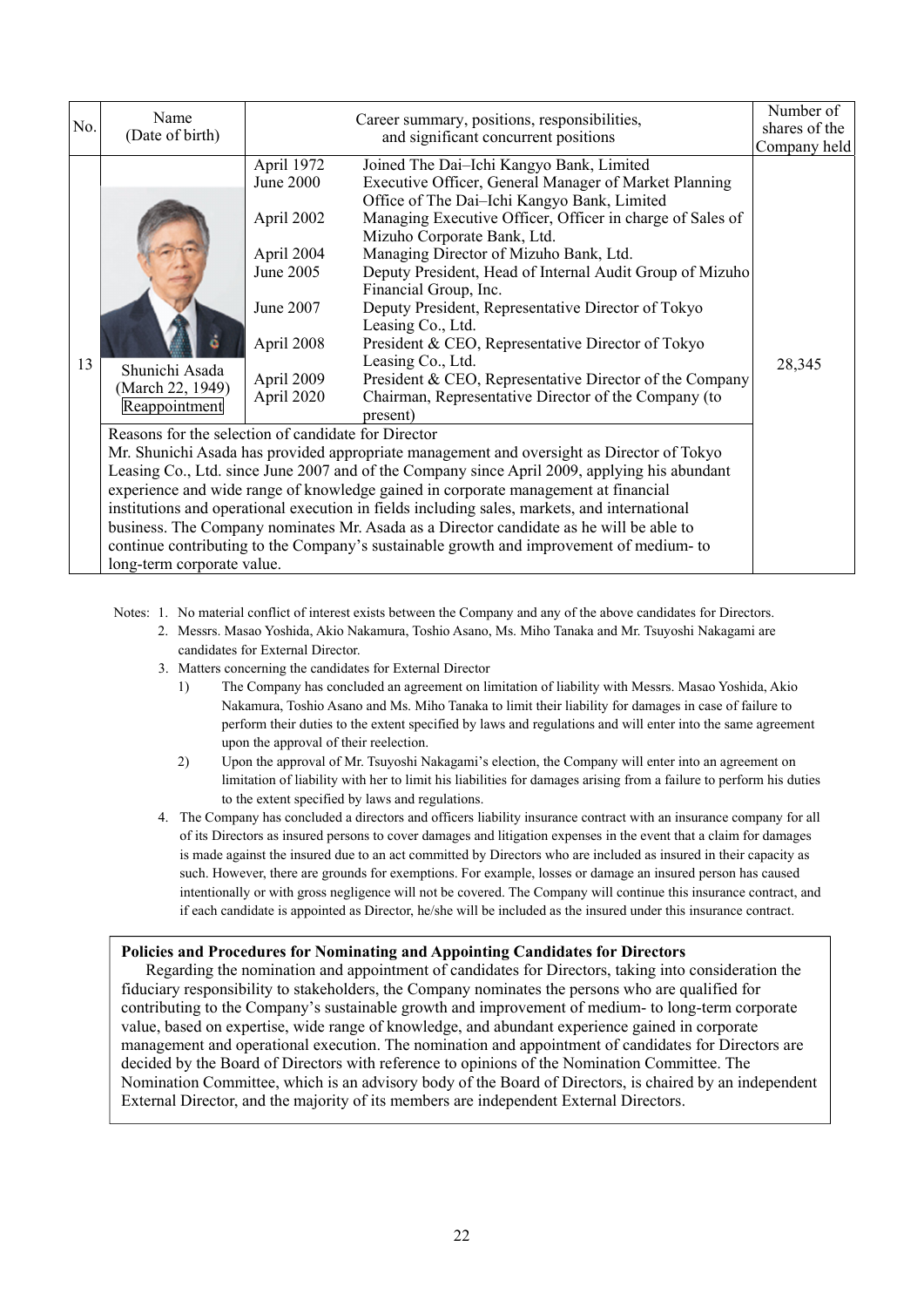# **<Reference Information on the Proposal for Appointment of Directors>**

If this proposal is approved and passed as originally proposed, the composition of the Board of Directors will be as follows.

|                 |                        |                              |                                | <b>Main Expertise</b> |                                     |                                                    |                       |                                       |
|-----------------|------------------------|------------------------------|--------------------------------|-----------------------|-------------------------------------|----------------------------------------------------|-----------------------|---------------------------------------|
|                 |                        | <b>Category</b>              | Corporate<br><b>Management</b> | Global                | Finance / Risk<br><b>Management</b> | Legal Affairs /<br>Accounting /<br><b>Taxation</b> | <b>Sustainability</b> | IT / Digital<br><b>Transformation</b> |
| 1               | Masataka Yukiya        |                              |                                |                       |                                     |                                                    |                       |                                       |
| $\overline{2}$  | Koichi Baba            |                              |                                |                       |                                     |                                                    |                       |                                       |
| 3               | <b>Masao Yoshida</b>   | <b>External, Independent</b> |                                |                       |                                     |                                                    |                       |                                       |
| 4               | <b>Akio Nakamura</b>   | <b>External, Independent</b> |                                |                       |                                     |                                                    |                       |                                       |
| 5               | <b>Toshio Asano</b>    | External, Independent        |                                |                       |                                     |                                                    |                       |                                       |
| 6               | <b>Miho Tanaka</b>     | External, Independent        |                                |                       |                                     |                                                    |                       |                                       |
| $\overline{7}$  | Tsuyoshi Numagami      | External, Independent        |                                |                       |                                     |                                                    |                       |                                       |
| 8               | <b>Akihiko Okada</b>   |                              |                                |                       |                                     |                                                    |                       |                                       |
| 9               | <b>Hiroshi Sato</b>    |                              |                                |                       |                                     |                                                    |                       |                                       |
| 10              | <b>Toshio Kitamura</b> |                              |                                |                       |                                     |                                                    |                       |                                       |
| 11              | <b>Mahoko Hara</b>     |                              |                                |                       |                                     |                                                    |                       |                                       |
| 12 <sup>1</sup> | Tatsuya Hirasaki       |                              |                                |                       |                                     |                                                    |                       |                                       |
| 13 <sup>1</sup> | Shunichi Asada         |                              |                                |                       |                                     |                                                    |                       |                                       |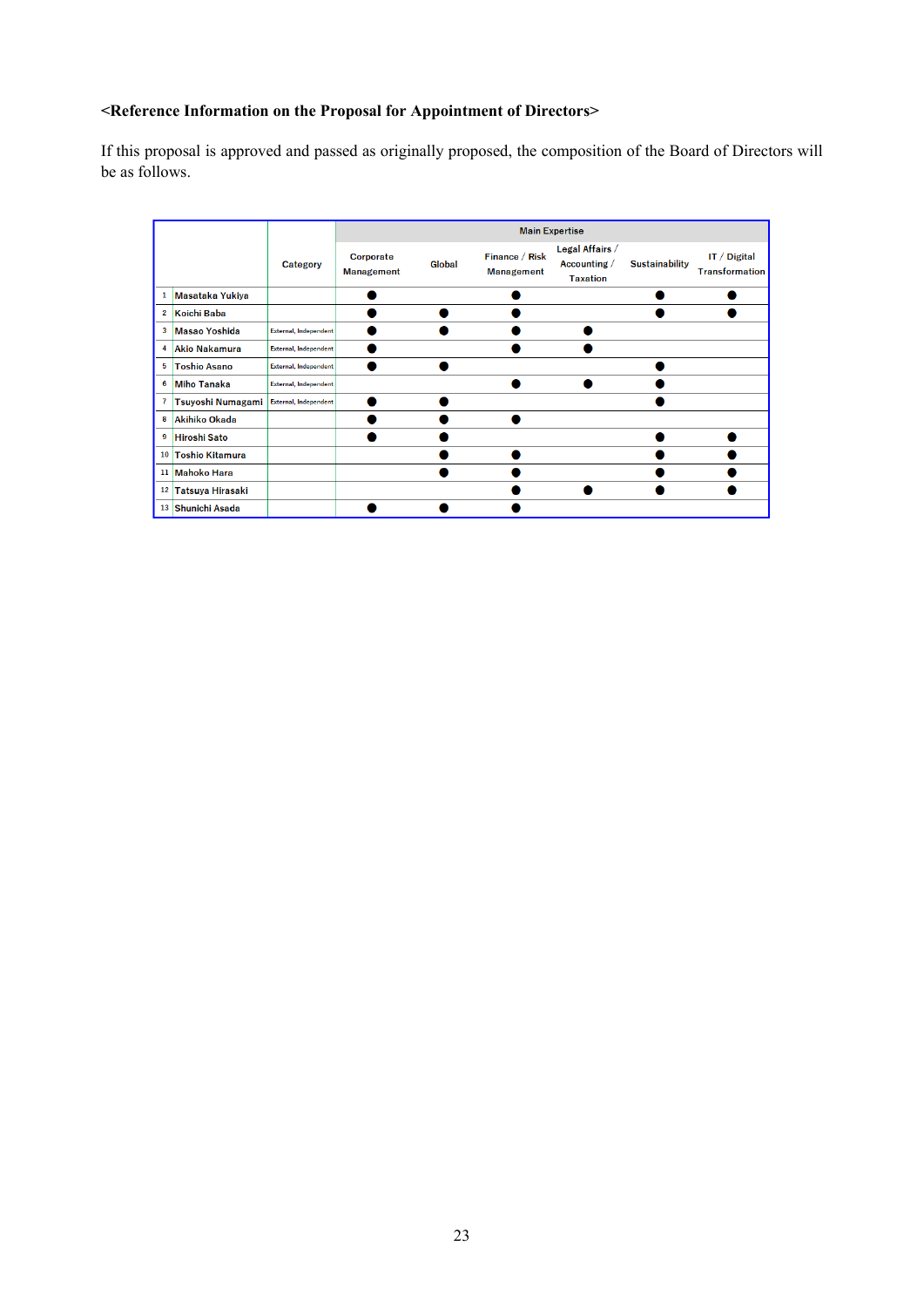# **Proposal No. 4: Election of Two (2) Corporate Auditors**

The terms of office of Corporate Auditors Mr. Yuichiro Ikeda and Mr. Masao Fujieda will expire at the conclusion of this Meeting. Accordingly, the election of two (2) Corporate Auditors is proposed. The Board of Corporate Auditors has previously given its approval.

The candidates are as follows:

| April 1980<br>Joined Dai-Ichi Kangyo Bank, Limited<br>Head, Matsumoto Branch, Dai-Ichi Kangyo Bank, Limited<br>June 2000<br>Head, Matsumoto Daimyocho Branch, Mizuho Bank, Ltd.<br>April 2002<br>Head, Minamisenba Branch, Mizuho Bank, Ltd.<br>January 2005<br>April 2010<br>Executive Officer; General Manager, Personnel Division II of<br>the Company<br>June 2011<br>Executive Officer; President, Personnel Unit and General<br>Affairs Unit; General Manager, General Affairs Division<br>Managing Executive Officer; President, Personnel Unit;<br>April 2016<br>18,400<br>President, General Affairs Unit<br>Yoshio Nomura<br>Corporate Auditor of NIPPON CAR SOLUTIONS CO., LTD.<br>June 2021<br>(March 8, 1957)<br>(to present)<br>New Appointment<br>Reason for the selection of candidate for Corporate Auditor<br>The Company nominates Mr. Yoshio Nomura as a Corporate Auditor candidate as he will be able<br>to be responsible for the appropriate management and monitoring of the lawfulness and<br>appropriateness of the Company's corporate activities by utilizing his extensive experience and<br>broad insight from his work in sales and personnel at financial institutions and his work in<br>personnel and general affairs at the Company. | No. | Name<br>(Date of birth) | Career summary, positions and significant concurrent positions<br>Company held |  |  |
|--------------------------------------------------------------------------------------------------------------------------------------------------------------------------------------------------------------------------------------------------------------------------------------------------------------------------------------------------------------------------------------------------------------------------------------------------------------------------------------------------------------------------------------------------------------------------------------------------------------------------------------------------------------------------------------------------------------------------------------------------------------------------------------------------------------------------------------------------------------------------------------------------------------------------------------------------------------------------------------------------------------------------------------------------------------------------------------------------------------------------------------------------------------------------------------------------------------------------------------------------------------------------|-----|-------------------------|--------------------------------------------------------------------------------|--|--|
|                                                                                                                                                                                                                                                                                                                                                                                                                                                                                                                                                                                                                                                                                                                                                                                                                                                                                                                                                                                                                                                                                                                                                                                                                                                                          |     |                         |                                                                                |  |  |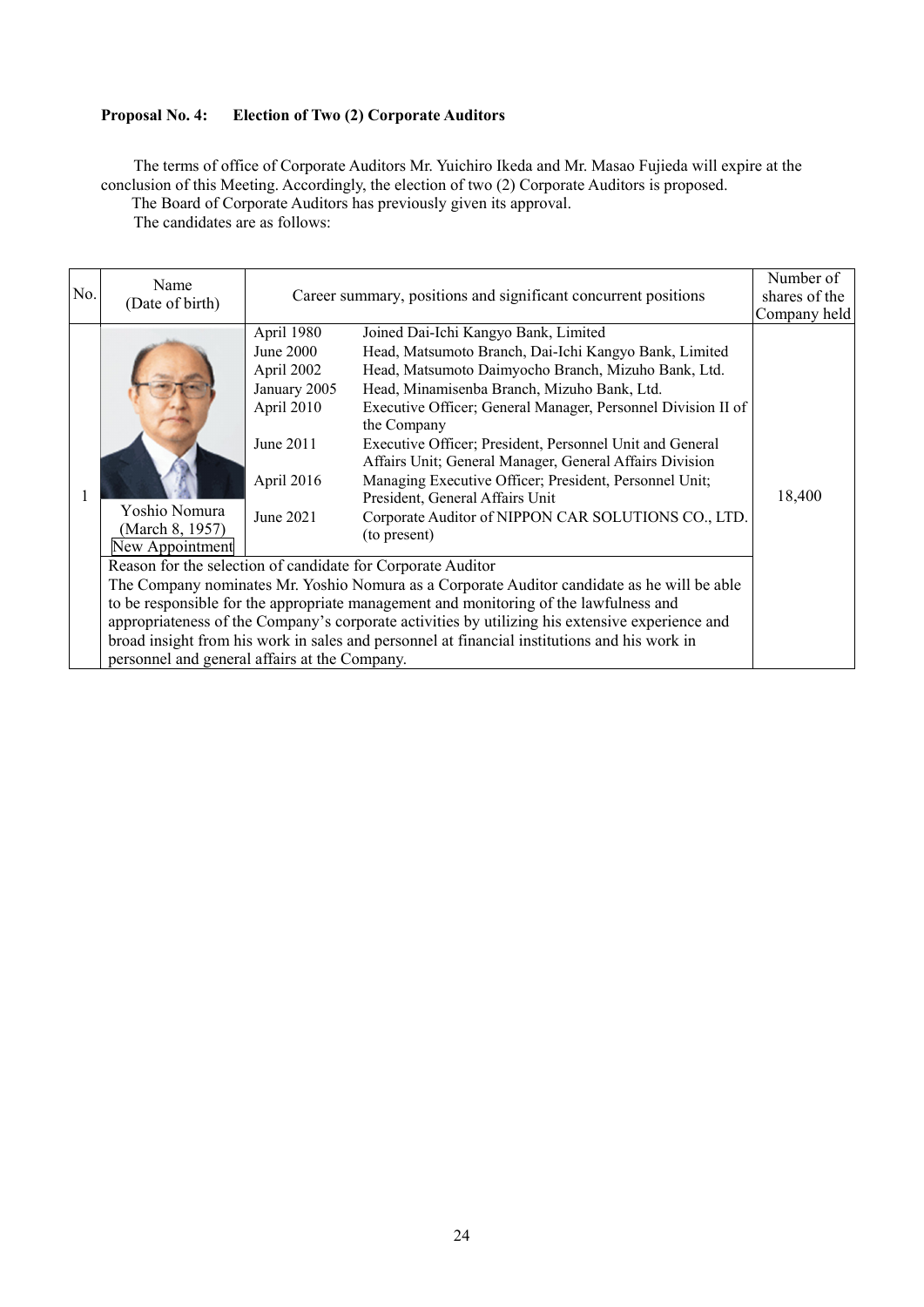|                | Name                                                                                                                                                 |                                                                                                                                                                                                                                                                                                                                                                                                                                                                                                                                                                                                                                                                                                                                                                                                                                                                                                                                                                                                                                                                                                                                                                                                                     | Number of     |
|----------------|------------------------------------------------------------------------------------------------------------------------------------------------------|---------------------------------------------------------------------------------------------------------------------------------------------------------------------------------------------------------------------------------------------------------------------------------------------------------------------------------------------------------------------------------------------------------------------------------------------------------------------------------------------------------------------------------------------------------------------------------------------------------------------------------------------------------------------------------------------------------------------------------------------------------------------------------------------------------------------------------------------------------------------------------------------------------------------------------------------------------------------------------------------------------------------------------------------------------------------------------------------------------------------------------------------------------------------------------------------------------------------|---------------|
| No.            | (Date of birth)                                                                                                                                      | Career summary, positions and significant concurrent positions                                                                                                                                                                                                                                                                                                                                                                                                                                                                                                                                                                                                                                                                                                                                                                                                                                                                                                                                                                                                                                                                                                                                                      | shares of the |
|                |                                                                                                                                                      |                                                                                                                                                                                                                                                                                                                                                                                                                                                                                                                                                                                                                                                                                                                                                                                                                                                                                                                                                                                                                                                                                                                                                                                                                     | Company held  |
| $\overline{2}$ | Masao Fujieda<br>(February 26, 1960)<br>Reappointment<br>External<br>Independent<br>neutral and objective perspective.<br>as an independent officer. | April 1994<br>Joined Ota Showa Ernst & Young (currently EY Japan)<br>October 2003<br>Partner of EY Japan<br>October 2011<br>Fujieda Masao Tax Accounting Office (to present)<br>June 2018<br>Corporate Auditor of the Company (to present)<br>(Significant concurrent positions)<br>Representative of Fujieda Masao Tax Accounting Office<br>Auditor of Nip Corporation<br>Reason for the selection of candidate for External Corporate Auditor<br>Mr. Masao Fujieda has sophisticated expertise and experience in fields such as taxation and<br>accounting as a tax accountant. The Company nominates Mr. Fujieda as an External Corporate<br>Auditor candidate as he has been responsible since June 2018 for the appropriate management and<br>monitoring of the lawfulness and appropriateness of the Company's corporate activities from a<br>Special Notes Concerning Candidates for External Corporate Auditors<br>- Mr. Masao Fujieda is a candidate for which the Tokyo Stock Exchange requires to be appointed<br>- Although the Company has a business relationship with Nip Corporation, at which Mr. Masao<br>Fujieda serves as Auditor, the amount of transaction accounted for less than 1% of this |               |
|                |                                                                                                                                                      | company's sales and the Company's consolidated revenues during the most recent fiscal year.                                                                                                                                                                                                                                                                                                                                                                                                                                                                                                                                                                                                                                                                                                                                                                                                                                                                                                                                                                                                                                                                                                                         |               |
|                |                                                                                                                                                      | The Company does not have a business relationship with Fujieda Masao Tax Accounting Office,                                                                                                                                                                                                                                                                                                                                                                                                                                                                                                                                                                                                                                                                                                                                                                                                                                                                                                                                                                                                                                                                                                                         |               |
|                |                                                                                                                                                      | at which Masao Fujieda serves as Representative.                                                                                                                                                                                                                                                                                                                                                                                                                                                                                                                                                                                                                                                                                                                                                                                                                                                                                                                                                                                                                                                                                                                                                                    |               |
|                | Notes:                                                                                                                                               | 1. No material conflict of interest exists between the Company and Mr. Yoshio Nomura or Mr. Masao Fujieda.                                                                                                                                                                                                                                                                                                                                                                                                                                                                                                                                                                                                                                                                                                                                                                                                                                                                                                                                                                                                                                                                                                          |               |
|                |                                                                                                                                                      | 2. Mr. Masao Fujieda is a candidate for External Corporate Auditor.                                                                                                                                                                                                                                                                                                                                                                                                                                                                                                                                                                                                                                                                                                                                                                                                                                                                                                                                                                                                                                                                                                                                                 |               |
|                |                                                                                                                                                      | 3. Matters concerning the candidates for External Corporate Auditors                                                                                                                                                                                                                                                                                                                                                                                                                                                                                                                                                                                                                                                                                                                                                                                                                                                                                                                                                                                                                                                                                                                                                |               |
|                | 1)                                                                                                                                                   | The term of office of Mr. Masao Fujieda as an External Corporate Auditor of the Company will be 4 years                                                                                                                                                                                                                                                                                                                                                                                                                                                                                                                                                                                                                                                                                                                                                                                                                                                                                                                                                                                                                                                                                                             |               |
|                |                                                                                                                                                      | at the conclusion of this Meeting.                                                                                                                                                                                                                                                                                                                                                                                                                                                                                                                                                                                                                                                                                                                                                                                                                                                                                                                                                                                                                                                                                                                                                                                  |               |
|                | 2)                                                                                                                                                   | The Company has concluded an agreement on limitation of liability with Mr. Masao Fujieda to limit his                                                                                                                                                                                                                                                                                                                                                                                                                                                                                                                                                                                                                                                                                                                                                                                                                                                                                                                                                                                                                                                                                                               |               |
|                |                                                                                                                                                      | liability for damages in case of failure to perform his duties to the extent specified by laws and regulations                                                                                                                                                                                                                                                                                                                                                                                                                                                                                                                                                                                                                                                                                                                                                                                                                                                                                                                                                                                                                                                                                                      |               |

and will enter into the same agreement upon the approval of his reelection. 4. The Company has concluded a directors and officers liability insurance contract with an insurance company for all of its Corporate Auditors as insured persons to cover damages and litigation expenses in the event that a claim for damages is made against the insured due to an act committed by Corporate Auditors who are included as insured in their capacity as such. However, there are grounds for exemptions. For example, losses or damage an insured person has caused intentionally or with gross negligence will not be covered. The Company will continue this insurance contract, and if each candidate is appointed as Corporate Auditor, he/she will be included as the insured under this insurance contract.

#### **Policies and Procedures for Nominating and Appointing Candidates for Corporate Auditors**

 Regarding the nomination and appointment of candidates for Corporate Auditors, the Company nominates the persons who will be able to be responsible for the appropriate management and monitoring of the lawfulness and appropriateness of the corporate activities including operational execution by Directors and Executive Officers of the Company, based on abundant experience and wide range of knowledge gained through serving as a manger or in management at financial institutions. At least one of the Corporate Auditors has sufficient knowledge of finance and accounting. The nomination and appointment of candidates for Corporate Auditors are decided by the Board of Directors after deliberation by the Board of Corporate Auditors.